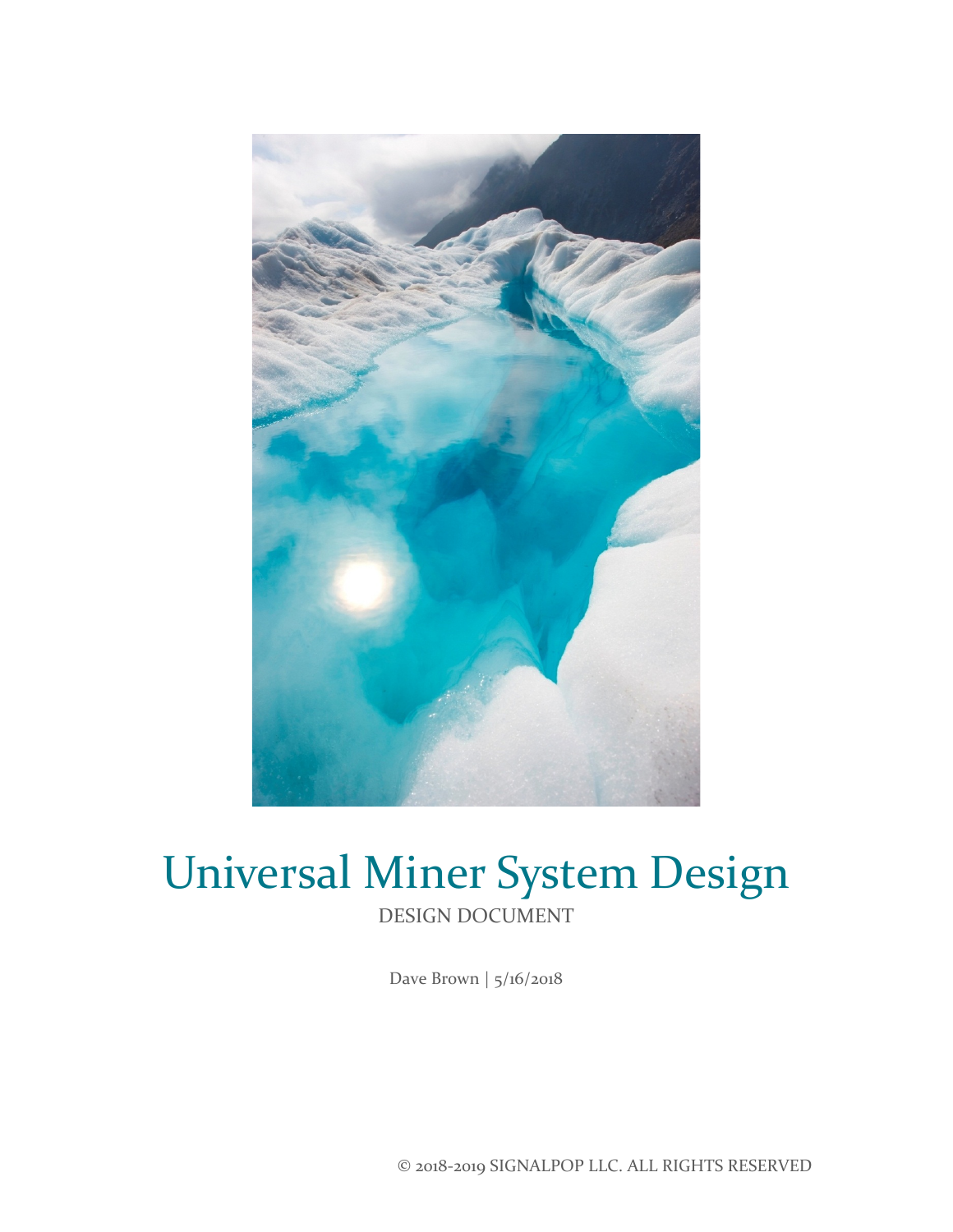# **Table of Contents**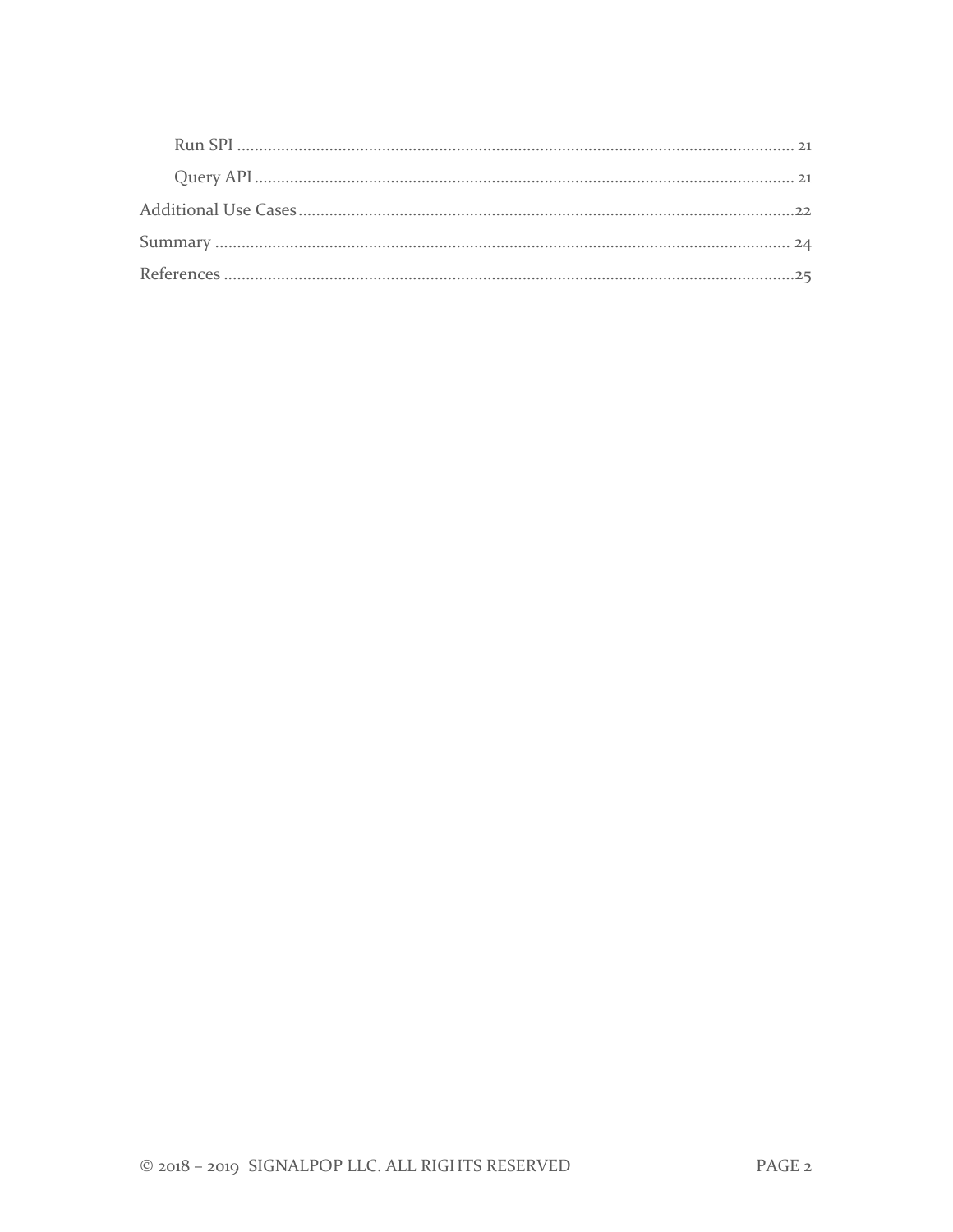# <span id="page-3-0"></span>**Overview**

Mining cryptocurrencies is currently a popular way of verifying each transaction within the blockchain used against a double spend. Typically a 'proof-of-work' algorithm is used such as described by [1].

Several miners exist which offer dual mining of different currencies and/or on different types of Graphical Processing Units (GPU) such as those sold by NVIDIA and AMD. For example, the Claymore Miner [2] is an example of this type of dual miner. However, it is unclear how flexible the current mining systems are as they appear to be locked into the current currencies and GPU's that the support at the time their product is installed.

The Universal Mining System offers a much more flexible system that optimizes and tunes the overall mining operations making sure that each GPU use operates at peak performance and does so during the maximum amount of time per time period (e.g. day, week, year) specified by the user. And these optimization features are offered all the while supporting one or more miner(s) for numerous different mining operations. For example the Universal Mining system may mine a single currency during one period, and then mine a different currency during a different period. Or, the Universal Mining system may mine two different currencies at the same time if system resources allow for it. Additionally, the Universal Mining system can perform 'mining like' operations other than just mining a cryptocurrency. For example, the Universal Mining System can solve artificial intelligence problems (AI) much in the same way that it mines a cryptocurrency and do so using the same GPU resources also used for mining – we call this "AI mining". The main goal of the Universal Mining System, is to offer a plug-n-play system that allows for 'mining' a solution for any problem that uses computing processing power or even input from users who use their own intellectual 'processing power' to solve a given problem.

# <span id="page-3-1"></span>HISTORICAL PERSPECTIVE

In 1999, when the Internet was just getting started, researchers at the University of California started a program called SETI@Home  $\lceil 3 \rceil$  that was geared to take advantage of excess computing power that volunteers would donate. Using a large number of computers interconnected across the internet gave the researchers a much larger computing capacity to perform their search for extraterrestrial life.

Also around this time, component models that offer a highly touted plug-n-play functionality had been around for some time that support the "development of replaceable components." [4]

The introduction of Bitcoin [5] in 2009, opened the eyes of many in that it allowed individuals to make transactions in a manner independent of the large financial institutions that traditionally control, and profit, from each and every transaction. The advancements of the blockchain and smart contract make the Universal Resource System possible for they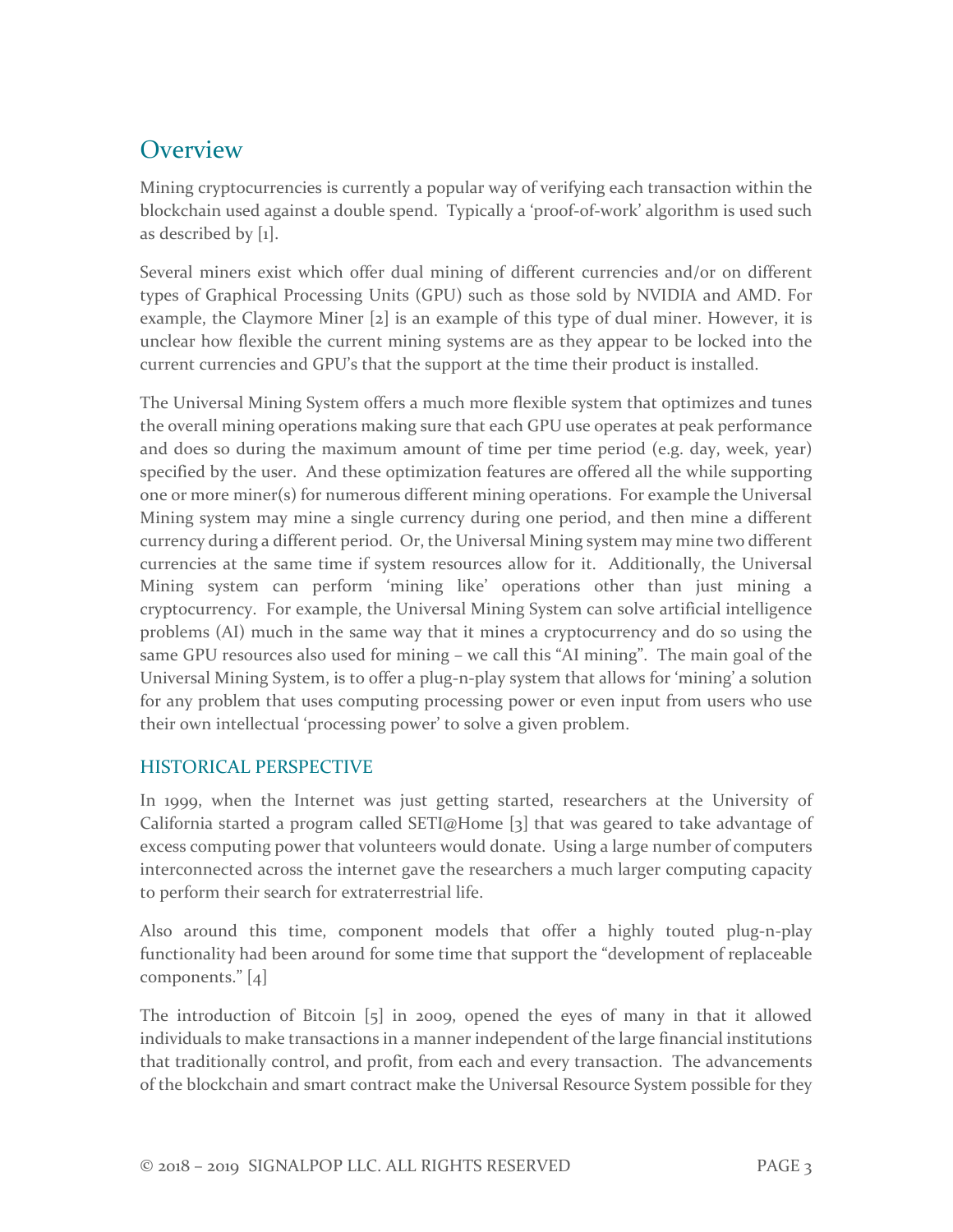offer the security, anonymity and transaction support necessary to facilitate transactions with anyone in the world, and do so at the speed of light.

#### <span id="page-4-0"></span>1999 SETI@Home

According to [3], SETI@Home started in 1999 when researchers at the University of California released a citizen-science program called SETI@Home. The program took advantage of excess computing power that volunteers were willing to contribute to the project designed to search for extraterrestrial life. Today, University of California, Berkeley offers a way to participate in SETI related project via their BOINC [6] software that is available for download at [https://boinc.berkeley.edu/download.php.](https://boinc.berkeley.edu/download.php)

#### <span id="page-4-1"></span>2002 Replaceable Components

"Several popular component-based standards have emerged recently, including JavaBeans® and Enterprise JavaBeans® from Sun Microsystems and the Component Object Model from Microsoft. These component models are being adopted for use in software development as they eliminate opportunities for architectural mismatch and are supported by standard services." [4]

#### <span id="page-4-2"></span>2009 Bitcoin - Blockchain

According to Wikipedia, "Bitcoin was invited [5] by an unknown person or group of people under the name Satoshi Nakamoto and released as open-source software in 2009." [5] The introduction of Bitcoin unleashed a flurry of other cryptocurrencies. Each of these currencies leveraged the fundamental Blockchain idea introduced by Bitcoin. In addition to the Blockchain, Bitcoin introduced the idea of 'mining' which is a cryptographic algorithm to verify each transaction through a computationally intensive proof-of-work algorithm [1] [7] [8] [9].

### <span id="page-4-3"></span>2013 Ethereum – Smart Contracts

One of these currencies introduced by Vitalik Buterin in 2013 called Ethereum [10], advanced the ball by adding to the decentralized ledger of the Blockchain the idea of what is called a smart contract. Smart contracts were initially introduced by Nick Szabo in his document "Smart Contracts: Building Blocks for Digital Markets." [11] The basic idea prosed in his document is that "[t]he basic idea of smart contracts is that many kinds of contractual clauses (such as liens, bonding, delineation of property rights, etc.) can be embedded in the hardware and software we deal with, in such a way as to make breach of contract expensive (if desired, sometimes prohibitively so) for the breacher." The idea of smart contracts was expanded further allowing new currencies to offer value through a utility that they offered. Several example utility coins include Sia and Golem [12]. Smart contracts are built using the Solidity [13] language.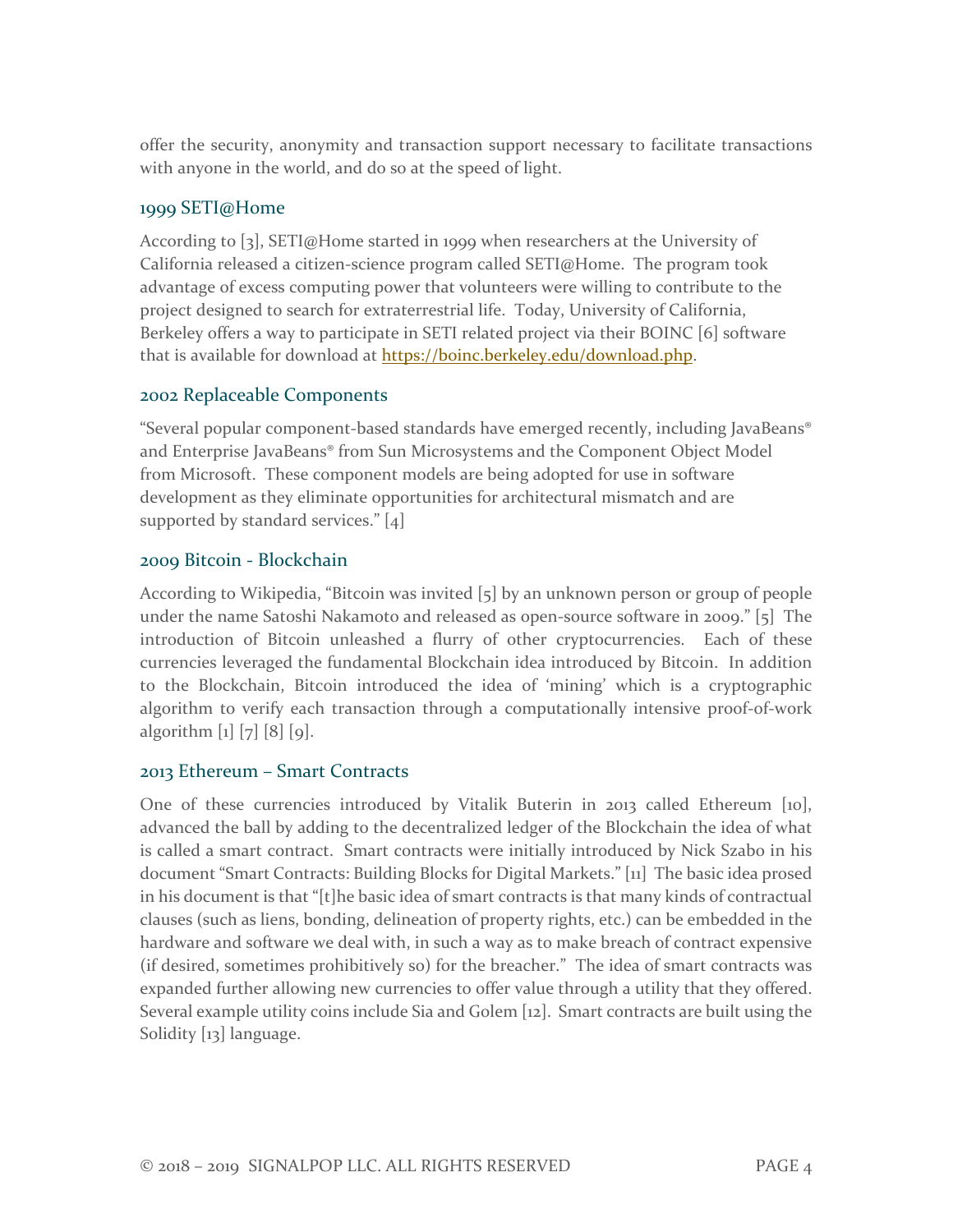## <span id="page-5-0"></span>2014 Sia Coin – Simple Distributed Storage

One of those cryptocurrencies that offer a utility is Sia Coin. Introduced in 2014, Sia Coin is "a platform for decentralized storage" that "enables the formation of storage contracts between peers." [14]

#### <span id="page-5-1"></span>2016 Golem – Decentralized Supercomputer

Another utility cryptocurrency is Golem which "is the first truly decentralized supercomputer, creating a global market for computing power." [15]

#### <span id="page-5-2"></span>2017 SingularityNET – Decentralized AIs

Late in 2017, SingularityNET was introduced which "is an open-source protocol and collection of smart contracts for a decentralized market of coordinated AI services." [16]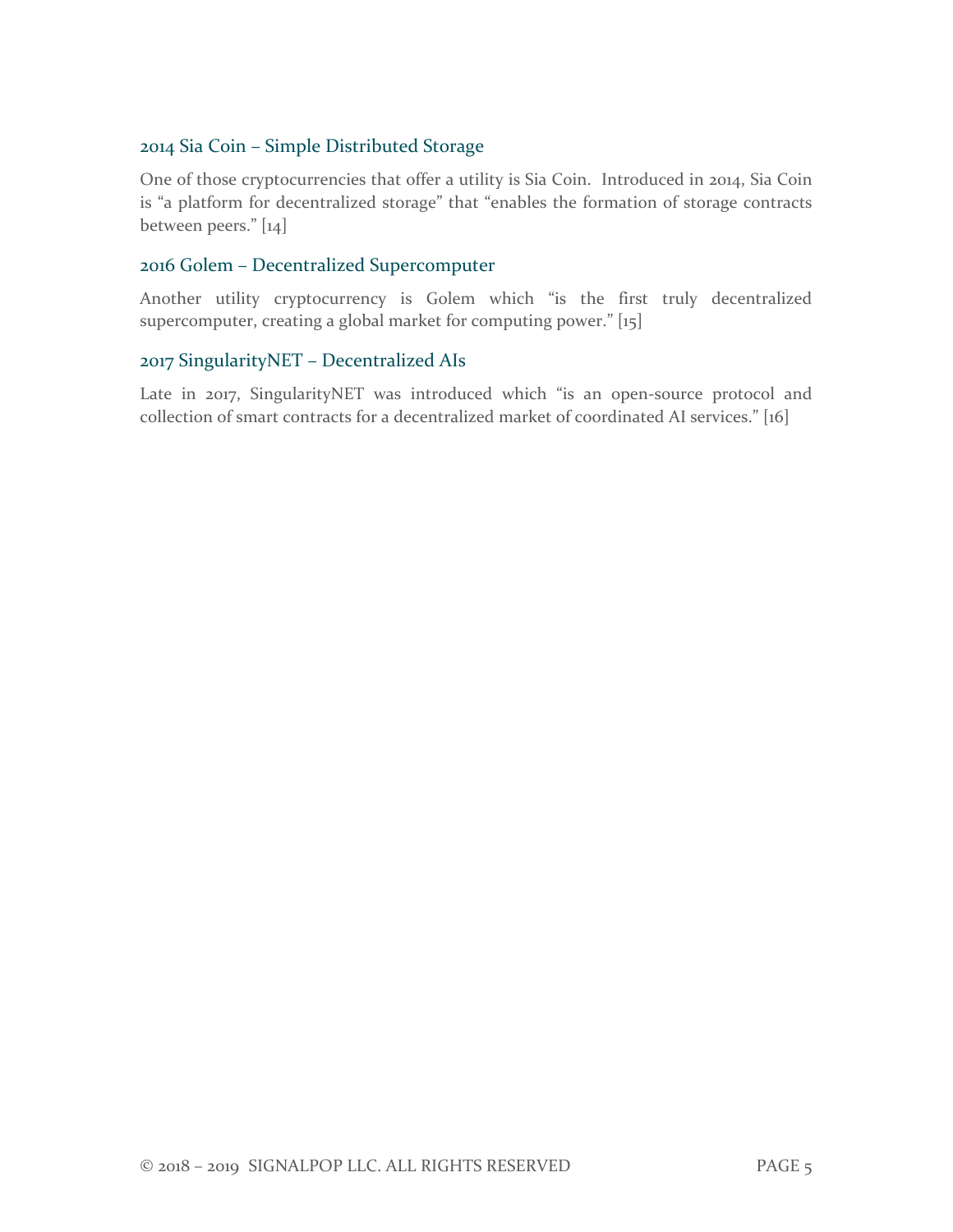# <span id="page-6-0"></span>Architecture Overview

Mining cryptocurrencies is not new. In fact, ever since Bitcoin [5] was introduced in 2009, cryptocurrencies have exploded. In 2013, Ethereum [10], added the idea of the 'smart contract' [13] to the cryptocurrency which greatly expanded its use and exploded into numerous of cryptocurrency coins and tokens. Both Bitcoin and Ethereum (for now) are mined using a proof of work algorithm [7] [17]. Mining, is the process of verifying each transaction and a number of software programs are offered to perform this task, such as the Claymore Dual Miner [2].

The Universal Mining System is designed to offer a flexible, modular system that combines the plug-n-play functionality of component models with that of using shared computing power to solve a problem, yet do so in a way that is compensated much in the way that cryptocurrency miners are compensated today. This model allows for adding new miner capabilities after the product is installed, and do so without requiring changes to the overall mining system. For example, once installed, the user can easily add in the future new mining support for a new cryptocurrency not currently supported, merely by installing a new mining module that mines that new cryptocurrency.



*Figure 1 Universal Mining System*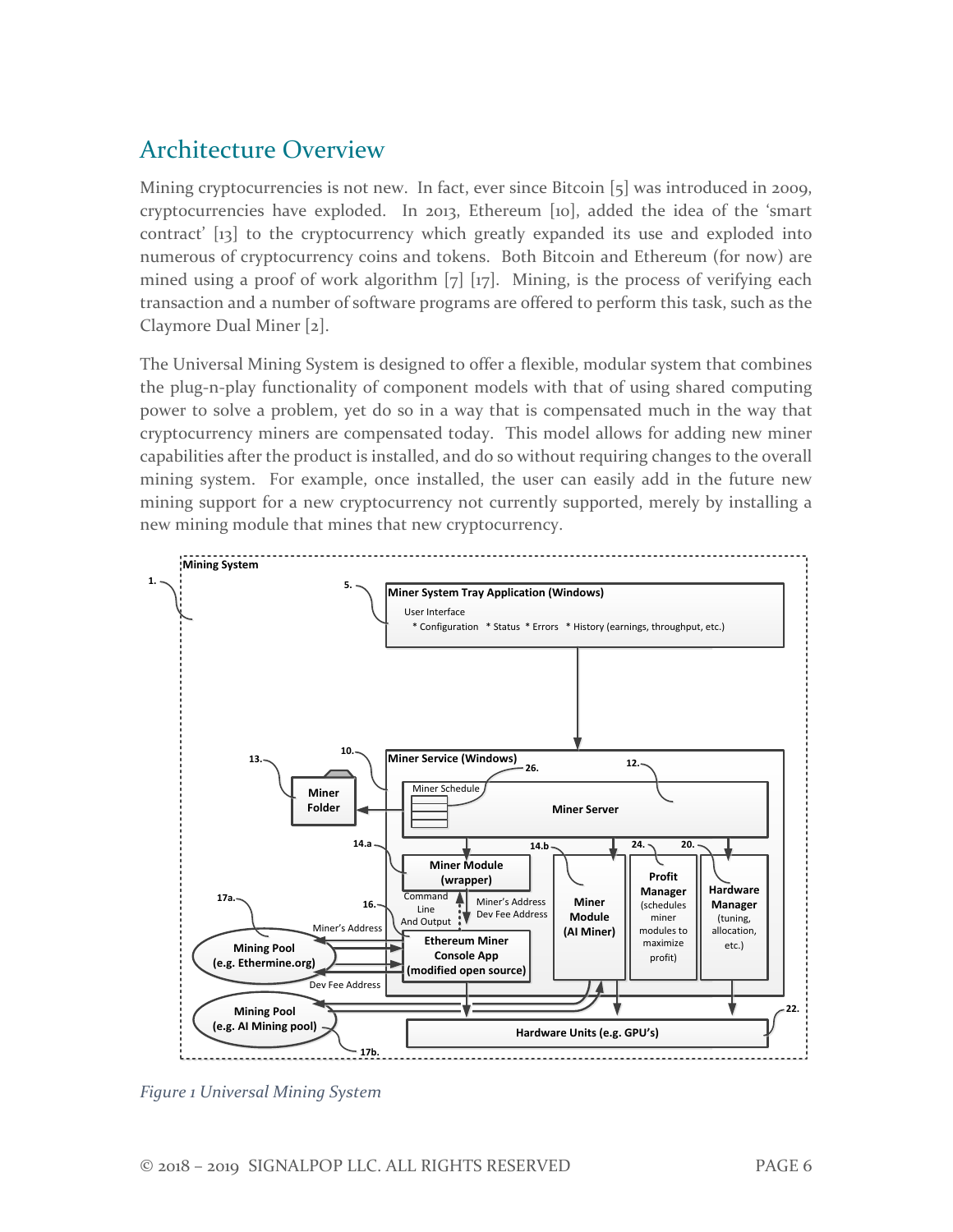The Mining System (1) comprises a Miner System Tray Application (5) used by the user to interact with the Miner Service (10) which in the example above runs as part of the Windows operating system. The communication between the Miner System Tray Application (5) and the Miner Service (10) may use various communication techniques such as a custom TCP/IP protocol, named pipes, shared memory, Web Service Protocols (such as the Windows Communication Foundation or WCF [18] [19]), or REST based API. The Miner Service (10), internally uses the Miner Server (12) to manage the overall mining process with the goal of maximizing the existing system resources to run mining operations. Optionally, a Miner Folder (13) is used by the Miner Server (12) to load the set of Miner Modules (14) that are available at the time. Other methods may also be used to locate, or otherwise discover Miner Modules  $(14)$  to use. For example, the Miner Server  $(12)$  may query a site on the Internet for Miner Modules (14), download those modules and use them. Alternatively, the Miner Server (12) may query a database for the Miner Modules (14) to use. Or, when running the Mining System (1) or portions of the Mining System (1), such as the Miner Server (12), on a phone, the phone network may be used to query a set of one or more Miner Modules  $(14)$  to use. It is important to note that the Miner Server  $(12)$  may use just one instance of a Miner Module (14) at a time, or one or more instances of the same Miner Module (14) at the same time where each Miner Module (14) uses a different configuration, or use two or more instances at the same time of different Miner Modules (14) that each perform different mining tasks (or media 'playing' tasks). For example the Miner Server (12) may use an Ethereum Mining Module (14.a) to mine Ethereum while at the same time also use an AI Mining Module (14.b) to solve artificial intelligence problems. Or, alternatively, the Miner Server may use one instance of the Ethereum Mining Module (14.a) that is configured to run on GPU's 0-2, and another instance of the Ethereum Mining Module that is configured to run GPU's 3-4. This latter scenario may be useful in that it would allow for better scheduling in that GPU's 0-2 may be used on a 24/7 basis, whereas the GPU's 3-4 may only be used at night.

Miner Modules (14) can take several forms. For example a Miner Module (14) may actually be a Miner Module Wrapper (14a), whereby the Miner Module Wrapper (14a) delegates the mining commands to the actual Miner, such as an open-source Ethereum Miner Console App (16.). Alternatively, a Miner Module (14) may implement the mining operations itself, such as an AI Miner Module (14b.). Or, the Miner Module (14) may perform a mining task such as mining AI, or performing a search for SETI similar to those performed by BOINC from Berkeley SETI [6], and delegate the AI related tasks to an AI system. Such AI systems may include one running in a local container (such as a Docker Container), or an AI system running in a remote container (such as a Docker Container) in the cloud, or an AI system running on a remote machine in the cloud, or an AI Platform running on the local machine.

Each miner, such as the Ethereum Miner Console App (16) may interact directly with a node managing an Ethereum blockchain, or alternatively, the miner may interact with a Ethereum Mining Pool (17a.) such as the one offered by Ethermine.org. Either way, the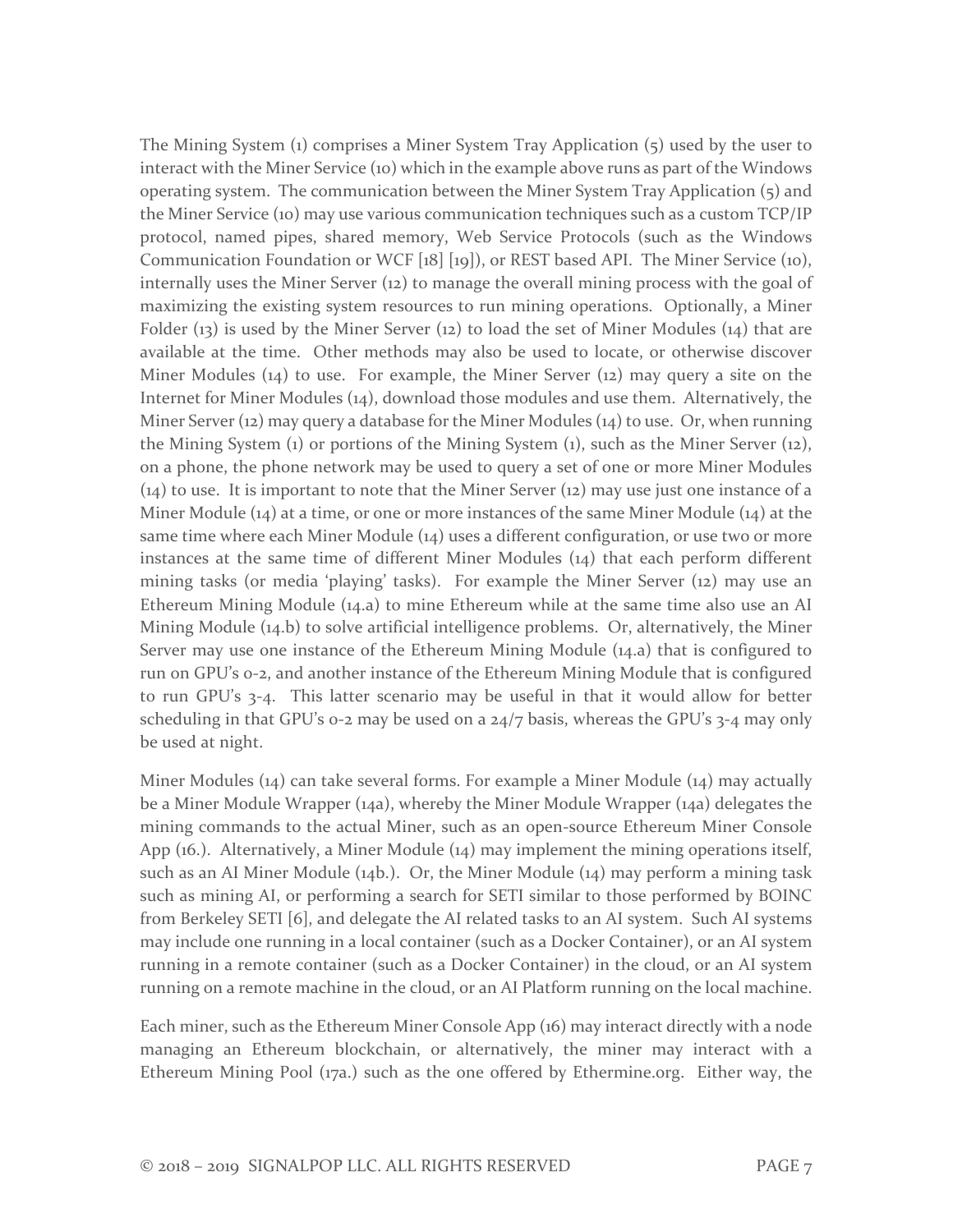Miner Module such as the Ethereum Miner Console App (16), uses the direct node or pool to query for work and post results which are then compensated for via the pool, or node.

A Miner Module (14) such as the AI Miner Module (14b) may also interact directly with a node within a blockchain from which the AI Miner Module works, or from an AI Mining Pool (17b) to get work, post results, and receive compensation.

Alternatively, an AI Miner Module (14b) can be created to query AI work packages for a server (locally or over the Internet), and send the results back to that server, or another server designated to receive the results, and upon completion, receive compensation in the form of a cryptocurrency (such as Ethereum), PayPal payment, visa transaction, or some other form of compensation.

While Miner Module(s) (14) run, the Miner Server (12) also runs the Hardware Manager (20) which is responsible for tuning, optimizing and allocating the Hardware Units (such as Graphical Processing Units or GPUs) (22) within the system. These Hardware Units (22) may reside on the local machine or may be networked across a vast collection of computers in a local network, or may even be in a remote network such a cloud environment. The main goal of the Hardware Manager (20) is to optimize the use of the hardware resources and make those resources available to the Miner Module(s) (14).

In addition, a Profit Manager  $(24)$  may be used as well that acts similar to the Hardware Manager (20), but instead of optimizing the hardware resources, the Profit Manager  $(24)$ optimizes which Miner Module(s)  $(14)$  to run on the available resources in order to maximize the overall profit of the Mining System (1). By using the current compensation of each mining target (e.g. Ethereum cryptocurrency, AI currency, AI task, etc.) and the overall difficulty to reach that compensation, the Profit Manager (24) dynamically calculates the overall compensation of mining each target and periodically adjusts the schedule for which each Mining Module (14) is run and does so in such a way that maximizes the overall profit.

The Profit Manager (24) queries each Miner Module (14) for the current price and mining difficulty of the mining target mined by the Miner Module (14). Using this information, the Profit Manager monitors trends in the overall profit of each miner and then updates the Miner Module (14) run Miner Schedule (26) managed by the Miner Server (12) or one of its modules. When not using the Profit Manager (14), which may also be implemented as a part of the Miner Server (12), the Miner Server (12) uses a default schedule to run each Mining Module. The Profit Manager (24) may track the overall performance of each Miner Module (14) and use machine learning techniques such as deep neural networks to determine the most optimal schedule for the set of Miner Modules (14) used.

In a common scenario, the Miner Server  $(12)$ , uses the Hardware Manger  $(20)$  to query the available resources, and then uses the Profit Manager  $(24)$  to build a schedule that describes which Miner Module(s) (14) will use those resources and when.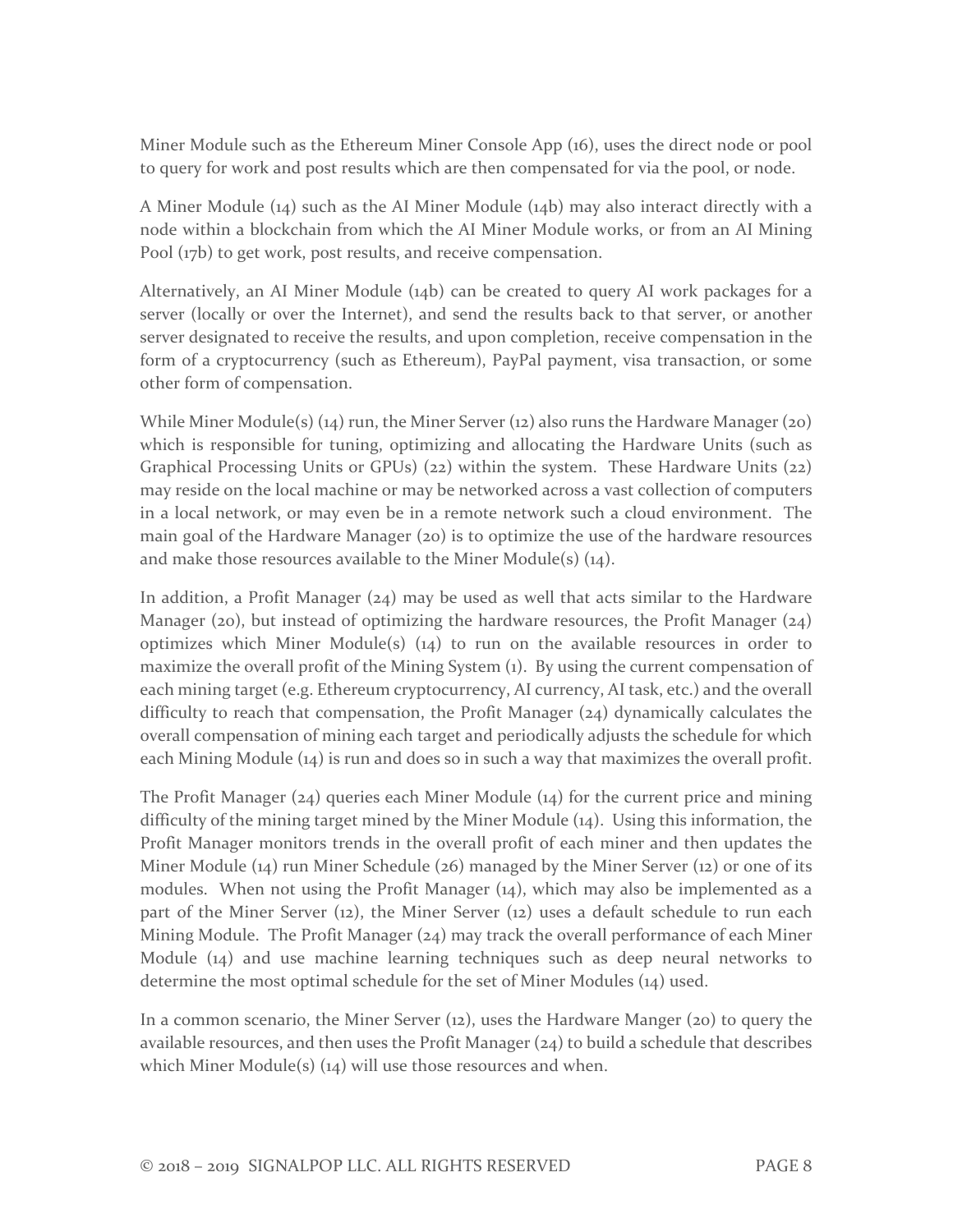# <span id="page-9-0"></span>USE CASE – INITIALIZATION

When first starting up the Mining System (1), there are a sequence of steps that take place to get the system up and running. Given the main goal of the Mining System to run each Mining Module optimally at all times, it is important that the system start up and run right away with the current set of user configurations.



*Figure 2 Initializing the Mining System*

When starting up the Mining System, the following steps take place.

- 1.) When the user is logged in, the Miner System Tray Application (5) automatically starts running and is displayed in the lower right hand corner of the exemplary Windows bases system. This may also run as a general application, or a control panel applet, a phone applet, or even a web browser. The main point of this application is to provide the user a way of configuring the system directing it how to run and querying and displaying status to the user (or another automated system) while it runs.
- 2.) In a common scenario, the operating system automatically starts the Miner Service (10). However, the Miner Service (10) may also be run as an application, a phone app, a background application, Web Service, Azure Web Role, or other type of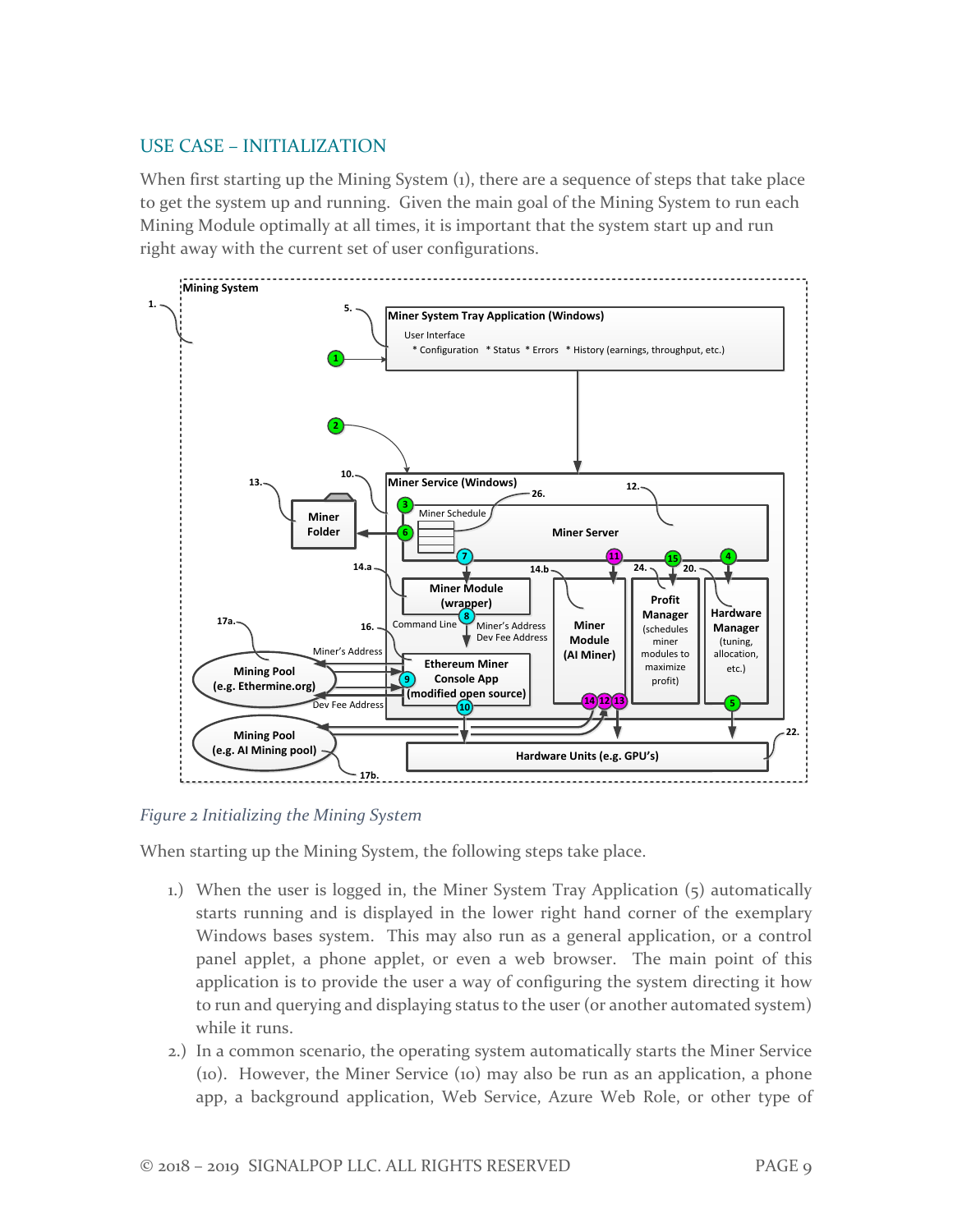application or service. The main task of the Miner Service (10) is to manage running the overall operations provided by the Miner Server (11).

- 3.) Upon starting, the Miner Service (10) starts the Miner Server (12), for example in a dedicated thread.
- 4.) The Miner Server (12) then starts the Hardware Manager (20)…
- 5.) …which queries the current Hardware Units (22) such as the Graphical Processing Units (GPUs) that are available along with their capabilities such as model number, memory, and processor speed, etc.
- 6.) Next the Miner Server (12), loads all Miner Modules (14), or Miner Module (14) configurations from the Miner Folder (13) and starts each one running based on the Miner Server's (12) default Miner Schedule (26), which allocates each hardware resource to each Miner Module (14) loaded.
- 7.) When run, the Miner Wrapper Modules (14a), such as the Ethereum Miner Wrapper…
- 8.) … start their underlying miner, such as the Ethereum Mining Console App (16) run by the Ethereum Miner Wrapper Module.
- 9.) During operation, the Ethereum Mining Console App (16) runs in the same way as it would when run stand alone in that is begins mining the Ethereum cryptocurrency by either interacting directly with an Ethereum blockchain node or with an Ethereum mining pool (17a.) such as the one run by Ethermine.org.
- 10.)While mining, the Ethereum Mining Console App (16) mines the Ethereum cryptocurrency using the GPU's allocated to it in step #6 above.
- 11.) Other full Miner Modules such as the AI Mining Module (14b) also start when scheduled.
- 12.) When run, the AI Mining Module (14b) queries an AI Mining Pool (17b) or a direct AI blockchain node for work.
- 13.) Upon receiving the work, the AI Mining Module (14b) begins solving the AI problem using the Hardware Units (22) allocated to it. In a common scenario, the Hardware Units (22) used are Graphical Processing Units (GPU's) such as those sold by NVIDIA or AMD.
- 14.) Upon solving the AI problem, the solution is sent back to the AI Mining Pool (17b) or direct AI blockchain node for verification. Once verified, the compensation is sent to the blockchain address (or visa card, or PayPal account or other account) specified by the AI Miner Module (14b).
- 15.) After starting up each Miner Module (14) using the default Miner Schedule (26), the list of Miner Modules is sent to the Profit Manager (24) which in turn queries each module for their compensation metrics, difficulty and other information necessary to determine the overall profit/time ratio of each Miner Module (14). Using this information, the Profit Manager (24) then builds a new Miner Schedule (26) which it sends back to the Miner Server (12) for use during the next mining cycle.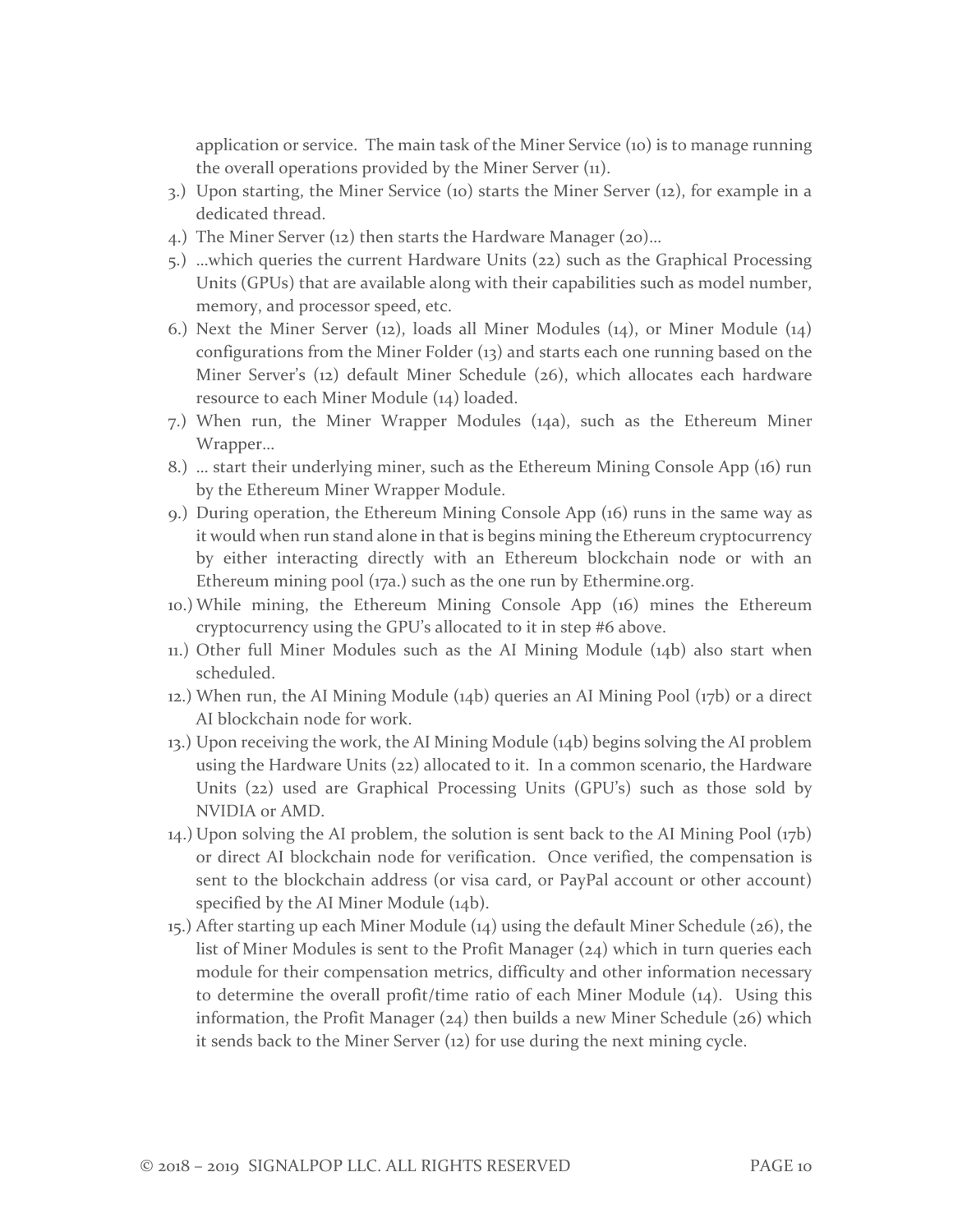## <span id="page-11-0"></span>USE CASE – RESCHEDULING

While running, the Miner Server (12) periodically runs the Profit Manager (24) in order to update its Miner Schedule (26). The following use case describes how this is done.



#### *Figure 3 Miner Scheduling*

The following steps occur when rescheduling the Miner Modules (14).

- 1.) First the Miner Server (12) queries the Hardware Manager (20) for the current performance statistics of the processing and memory resources used.
- 2.) The Hardware Manager continually monitors the Hardware Units (22) used and when queried, returns this information to the Miner Server (12).
- 3.) Next the, Miner Server (12), passes the list of available Miner Modules (14) and performance statistics to the Profit Manager (24).
- 4.) The Profit Manager (24) then queries each Miner Module Wrapper (14a) for the underlying compensation and difficulty information, such as current cryptocurrency price, etc.
- 5.) In addition, the Profit Manager (24) queries each full Miner Module (14b) for its underlying compensation and difficulty information.
- 6.) Using the information collected, the Profit Manager  $(24)$  calculates the optimal Miner Schedule which is then returned to the Miner Server (12) and run upon the completion of the currently running schedule, or starts running immediately if no schedule is currently running.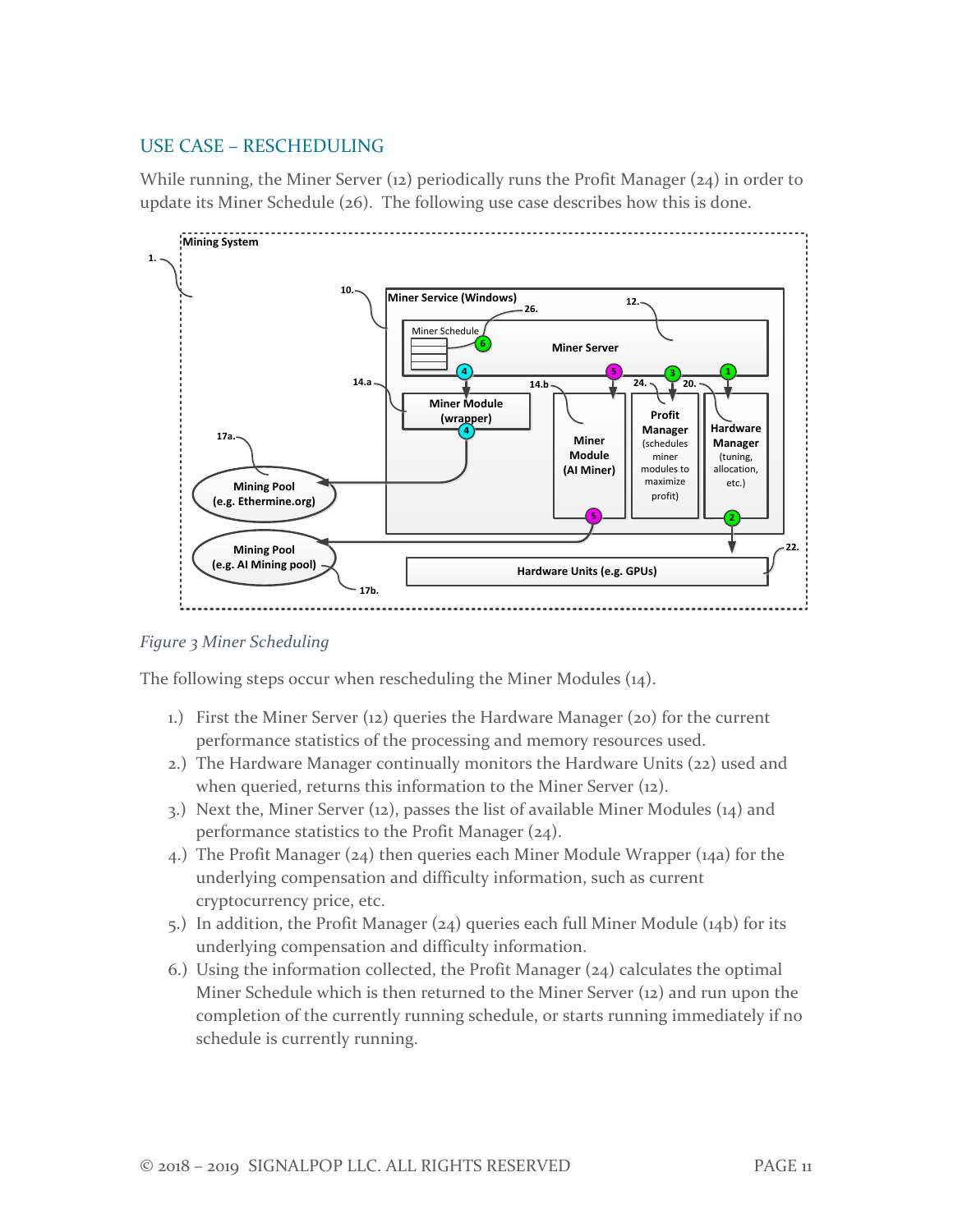# <span id="page-12-0"></span>USE CASE – QUERYING INFORMATION

While running the Mining System (1), it is helpful to give the user running the system (or an automated system running the system) information such as status, profitability and hardware performance data so that they can monitor how well their system is running.

In addition, the user of (or automated system managing) the Mining System (1) need a way to configure the system. For example the user may only want to run the system at certain times of the day, or only on specific GPU hardware resources.

The Miner System Tray Application is an example of an application that allows for monitoring and/or configuring the system. Note, this application may also be a web page viewed and/or interacted with via a web browser, or it may be a phone app, or even an automated scripting environment run by an automated system.



### *Figure 4 Monitoring and Configuring the Mining System*

When monitoring and configuring the Mining System, the following steps occur.

1.) First the application, such as the exemplary Miner System Tray Application, queries the Miner Service (10) for information that it would like to display. For example it may query the Miner Service (10) for its overall profitability over a time period.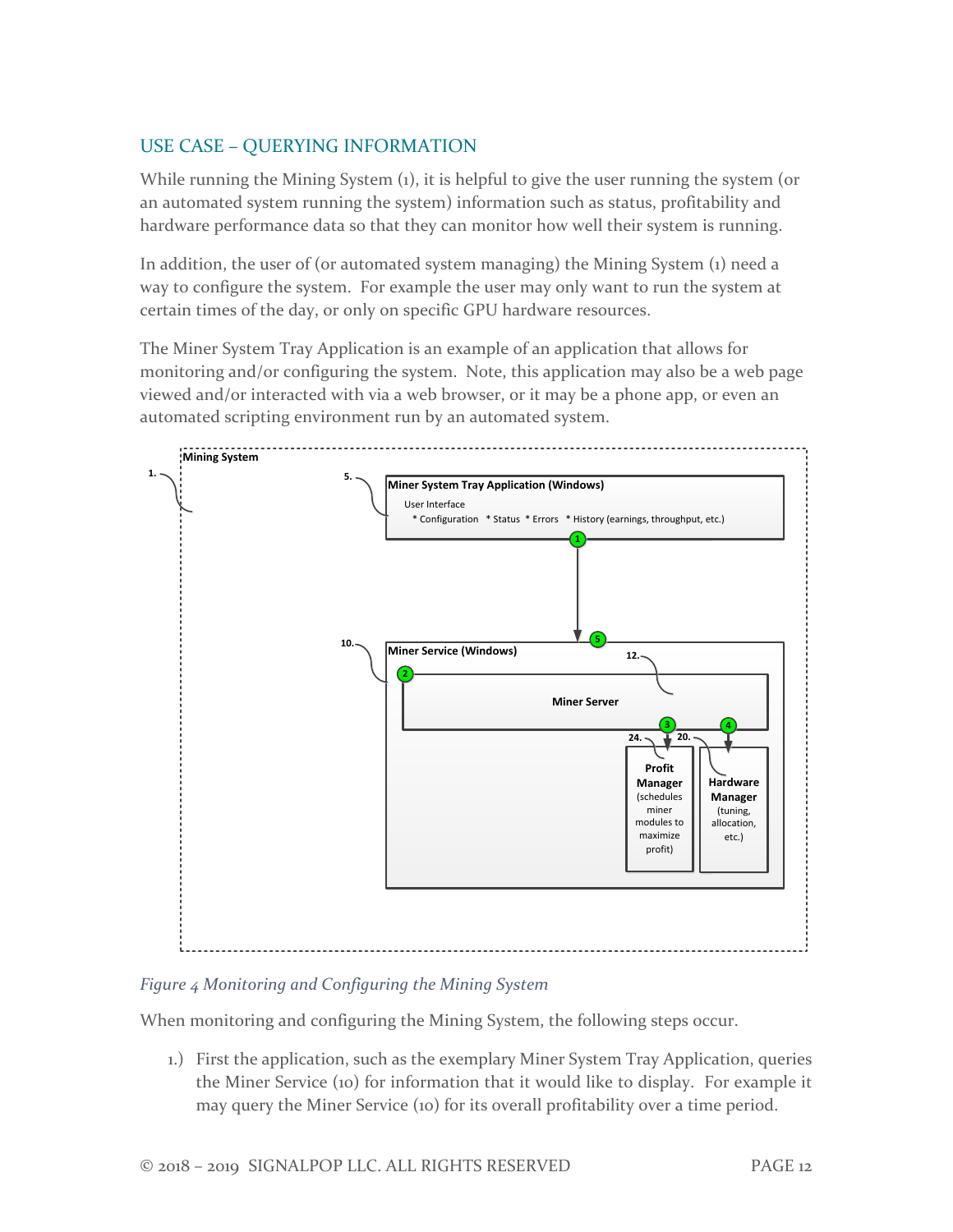- 2.) The Miner Service (10) sends the query to the Miner Server (12).
- 3.) The Miner Server (12) queries the Profit Manager (24) for the profitability statistics that it has collected…
- 4.) …and then the Miner Server (12) queries the Hardware Manager (20) for the hardware performance statistics that it has collected.
- 5.) The collected information is then sent back to the application and displayed to the user.

Configuration settings are also sent from the application to the Miner Service (10) which then delegates the settings to the Miner Server (12) to configure each of the appropriate modules.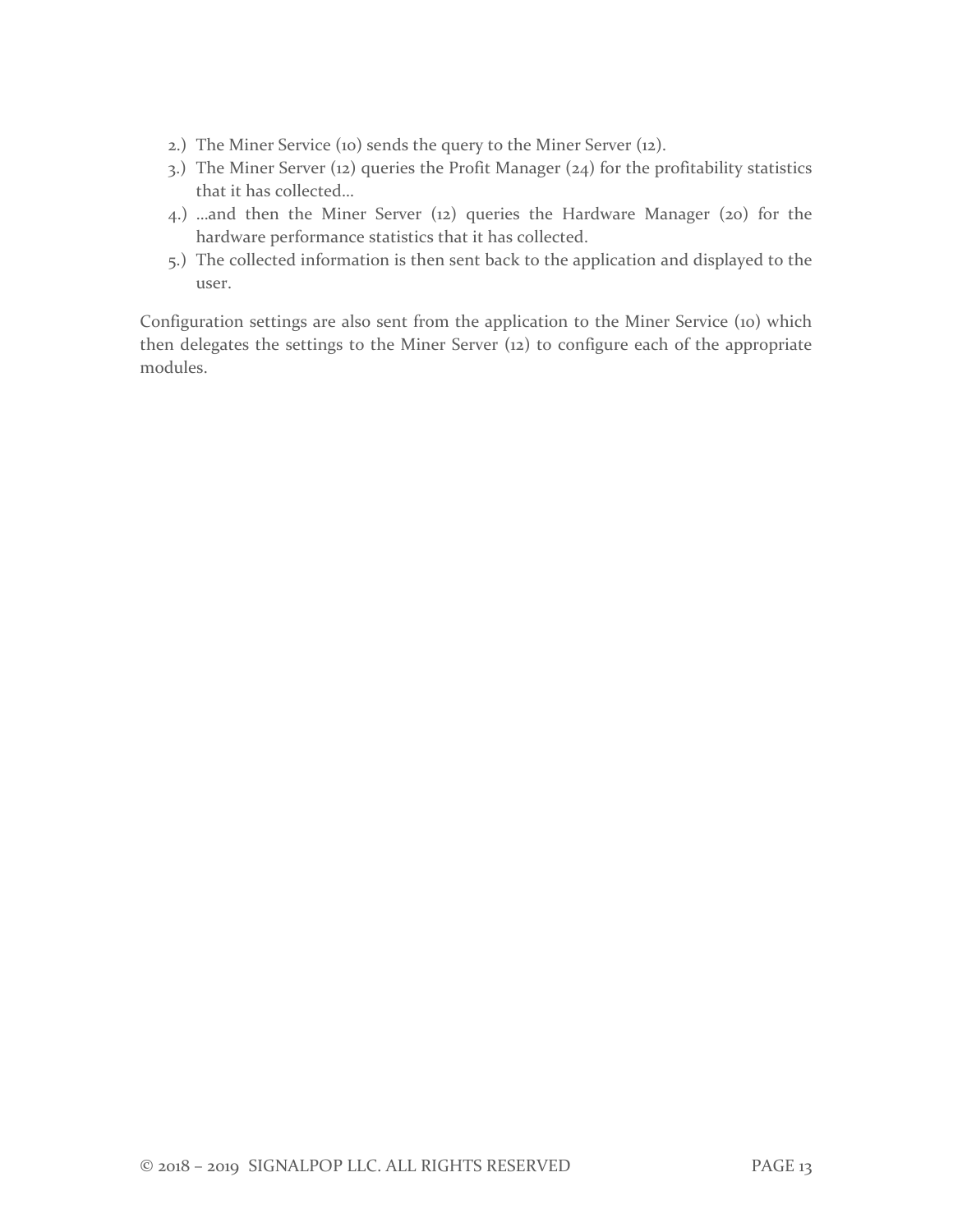# <span id="page-14-0"></span>User Interface

In the exemplary system, application used to configure and monitor the Mining Service (10) is a Windows based system tray application. While running, this application displays a small status icon in the lower right hand corner of the windows desktop.

Double clicking on (or right clicking on to display the menu) opens the applications user interface.



### *Figure 5 SignalPop Miner Main Window*

The exemplary system tray applet displays the main window above when double clicked. This application could also launce as a stand-alone application, run as a phone app or be accessed via a set of web pages viewed through a web browser.

The application user interface is designed to support a 'skin' model where the coloring, branding images, and labeling of items are all interchanged based on a configuration file prepared by an OEM partner, or by SignalPop on behalf of an OEM partner.

Three main areas make up the application: 1.) The skin branding area which allows OEM partners to display logo and other information that rotates on a schedule thus allowing for more information; 2.) The menu-bar area which contains menu items; 3.) and the main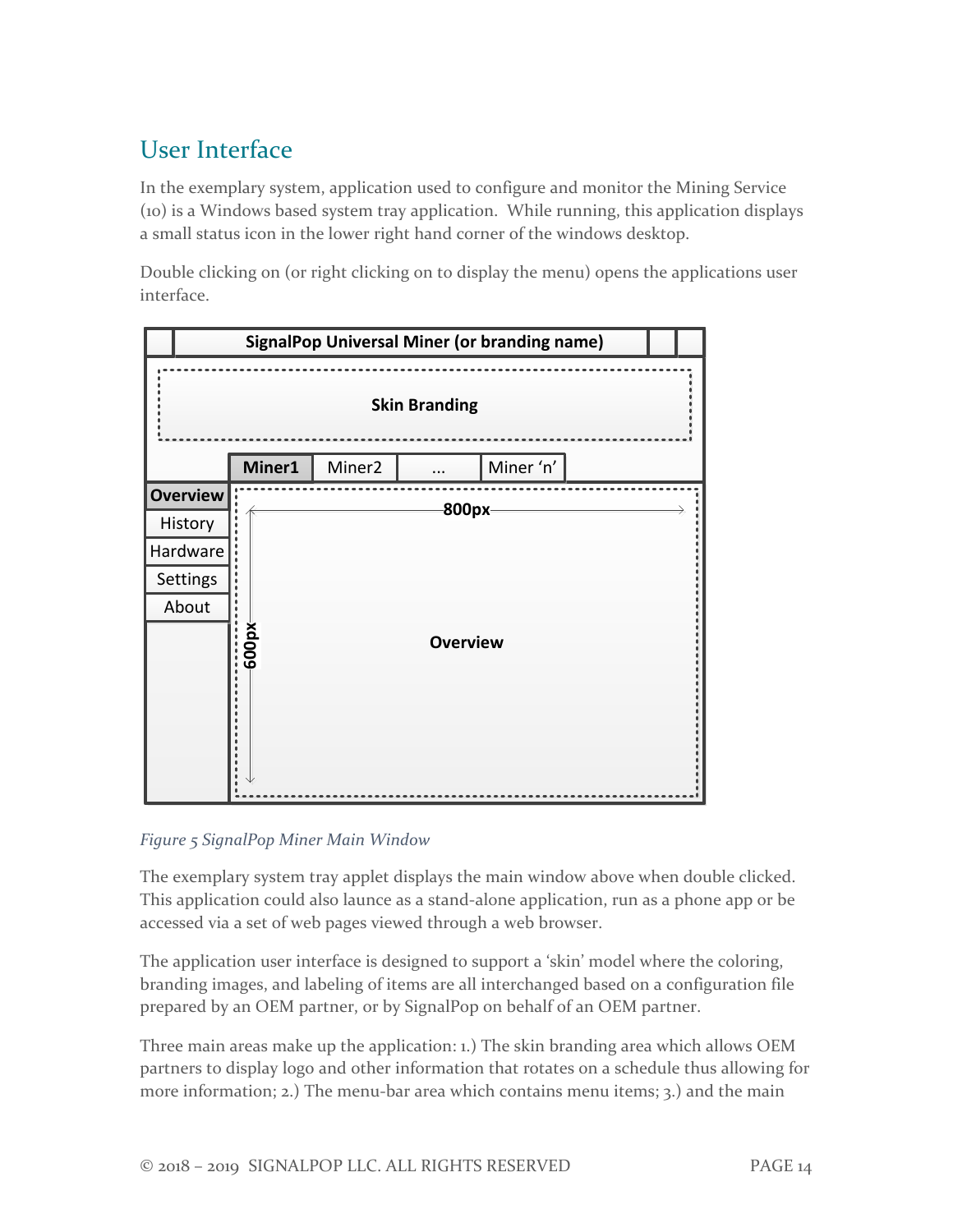window area which in the above picture shows the 'Statistics' window. The following sections describe each of the main windows that are available.

### <span id="page-15-0"></span>OVERVIEW

The overview section gives the basic, essential information of each miner module that each miner monitors carefully in order to maximize their throughput, yet do so without overheating. This view is optionally provided by the Miner Module itself. However, in a common scenario, the Miner Module just provides a set of key pairs that contain its key data points and statistics.

|                  | <b>Current Mhs</b><br>246.32 |      | <b>Average Mhs</b><br>240.21 |
|------------------|------------------------------|------|------------------------------|
| Temperatures     |                              |      |                              |
| <b>GPU0</b>      | 60.0F                        | GPU4 | 60.0F                        |
| GPU1             | 60.0F                        | GPU5 | 60.0F                        |
| GPU <sub>2</sub> | 60.0F                        | GPU6 | 60.0F                        |
| GPU3             | 60.0F                        | GPU7 | 60.0F                        |

*Figure 6 Overview View*

### <span id="page-15-1"></span>**HISTORY**

The history section shows historical information such as the MHs over time and the GPU temperatures over time.



*Figure 7 Historical View*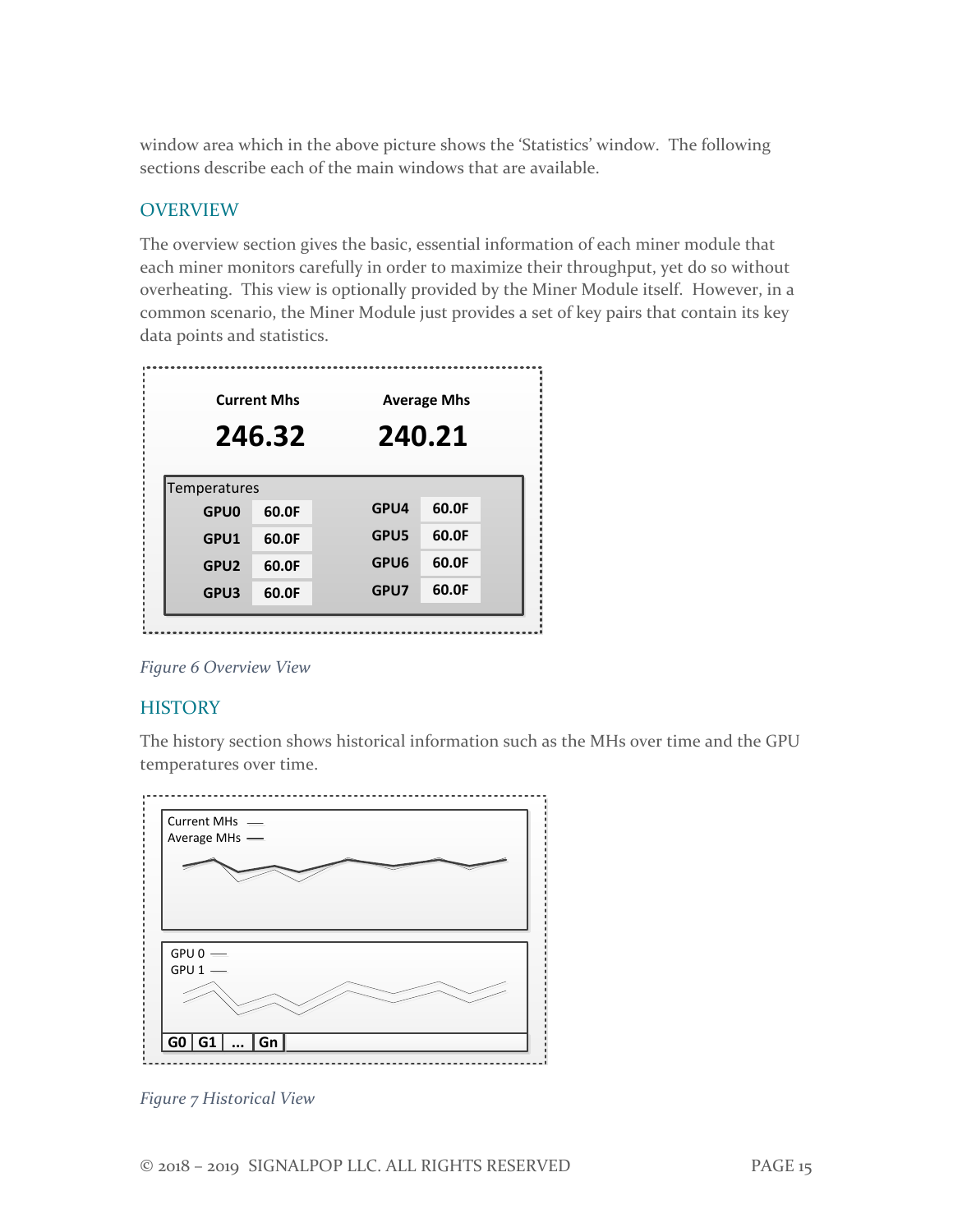## <span id="page-16-0"></span>HARDWARE

The hardware section gives detailed information on each hardware unit (e.g. GPU) used such as the units temperature, usage, memory, etc.

|                  | Temp  | Usage% | Memory% | OC%  |
|------------------|-------|--------|---------|------|
| <b>GPU0</b>      | 60.0F | 99.9%  | 50%     | 125% |
| GPU1             | 60.0F | 100%   | 50%     | 125% |
| GPU <sub>2</sub> | 60.0F | 98.8%  | 75%     | 125% |
| GPU3             | 60.0F | 93.2%  | 75%     | 100% |
| GPU4             | 60.0F | 94.3%  | 30%     | 100% |
| GPU5             | 60.0F | 99.9%  | 30%     | 100% |
| GPU6             | 60.0F | 99.7%  | 30%     | 100% |

*Figure 8 Hardware View*

#### <span id="page-16-1"></span>**SETTINGS**

The settings section is an area that allows the user to configure the underlying miner modules. A 'general' tab allows for setting global settings.

| General | Hardware                            |                                      |       |
|---------|-------------------------------------|--------------------------------------|-------|
|         | Target global temperature:   60.0F  |                                      |       |
|         | Enable dynamic over clocking: $ x $ |                                      |       |
|         |                                     | Start on boot: $ x $                 |       |
|         |                                     | Start when idle: $\lfloor x \rfloor$ |       |
|         |                                     |                                      |       |
|         |                                     |                                      |       |
|         |                                     |                                      | Apply |

*Figure 9 General Settings View*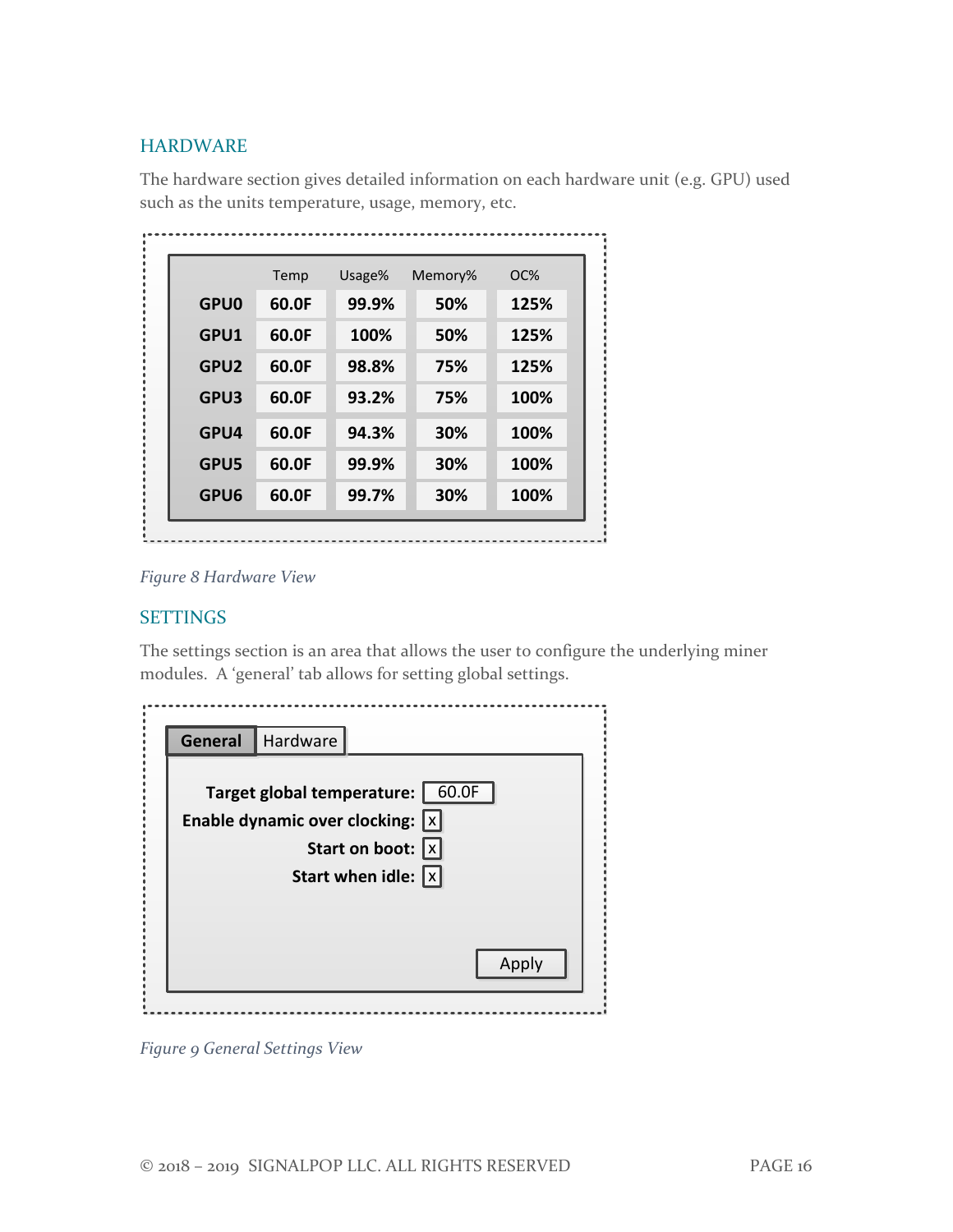General **Hardware Enable GPU0:**  $\boxed{x}$ Enable GPU1: X Enable GPU2:  $\overline{x}$ **Enable GPU3:** X **Enable GPU4:**  $\boxed{x}$ Enable GPU5: X Enable GPU6: X 60.0F 60.0F 60.0F 60.0F 60.0F 60.0F 60.0F Target Temp Overrides Apply

And the 'hardware' tab allows for setting hardware related settings.

### <span id="page-17-0"></span>ABOUT

The about section is an area that allows for more detailed OEM information and branding.

| <b>Welcome to the SignalPop Universal Miner!</b>                                                                                                                                                                                                                                                                                      |
|---------------------------------------------------------------------------------------------------------------------------------------------------------------------------------------------------------------------------------------------------------------------------------------------------------------------------------------|
| The SignalPop Universal Miner is designed to<br>support any kind of mining. Whether mining a<br>cryptocurrency, mining an artificial<br>intelligence solution, or mining some other<br>sort of solution, our miner supports it and<br>while doing so uses our unique hardware<br>tuning to give you the most out of your<br>hardware. |

*Figure 10 About View*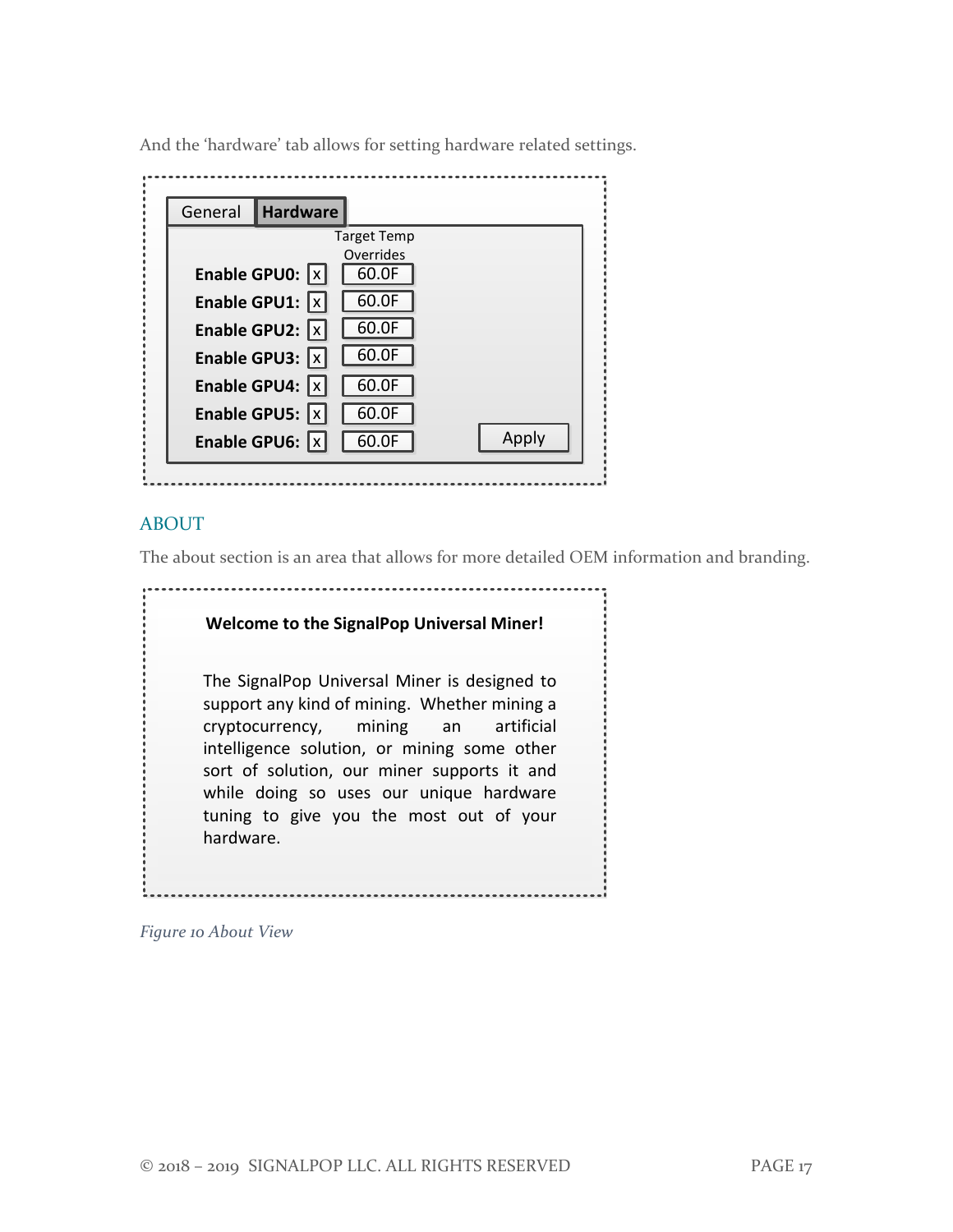# <span id="page-18-0"></span>API/SPI Model

Similar to the Java Naming and Directory Interface (which has a JNDI API and JNDI SPI) discussed in Section 4.3 of [4], the Universal Miner System also uses an API and SPI each of which are specific to the task of mining.

The Mining Server (12) exposes the Mining API which is then used by the Mining System Tray Application (5). And each Miner Module (14) exposes the Mining SPI which is then used by the Mining Server (12).

Note since the Mining Service (10) is a simple container for the Mining Server (12) it either passes along the API to the software users that call the API, or alternatively, the API is exposed via a communication protocol such as WFC [19] [18] or a REST based protocol. The Miner SPI could also use such protocols in a distributed system where a Miner Module  $(14)$  resides on a different machine, or runs in a different process (on the same machine) than the Miner Server (12). In closely connected systems, the SPI and API may also be implemented as a more traditional set of functions that are called directly by the software that uses the functions.

The following sections describe the functions that make up both the Miner API and Miner SPI set of functions.

# <span id="page-18-1"></span>COMMON TYPES

The following types are used by both the API and SPI functions.

# <span id="page-18-2"></span>Parameter Type

The *Parameter* type is used to store a single parameter sent to a Run or Query function.

```
struct Parameter // pseudo code
{
  string m strName;
   double? m_dfVal;
   string m_strVal;
   byte[] m_rgBytes;
  Exception m error;
   TYPE m_type;
   enum TYPE { NUMERIC, STRING, BYTES, ERROR }
}
```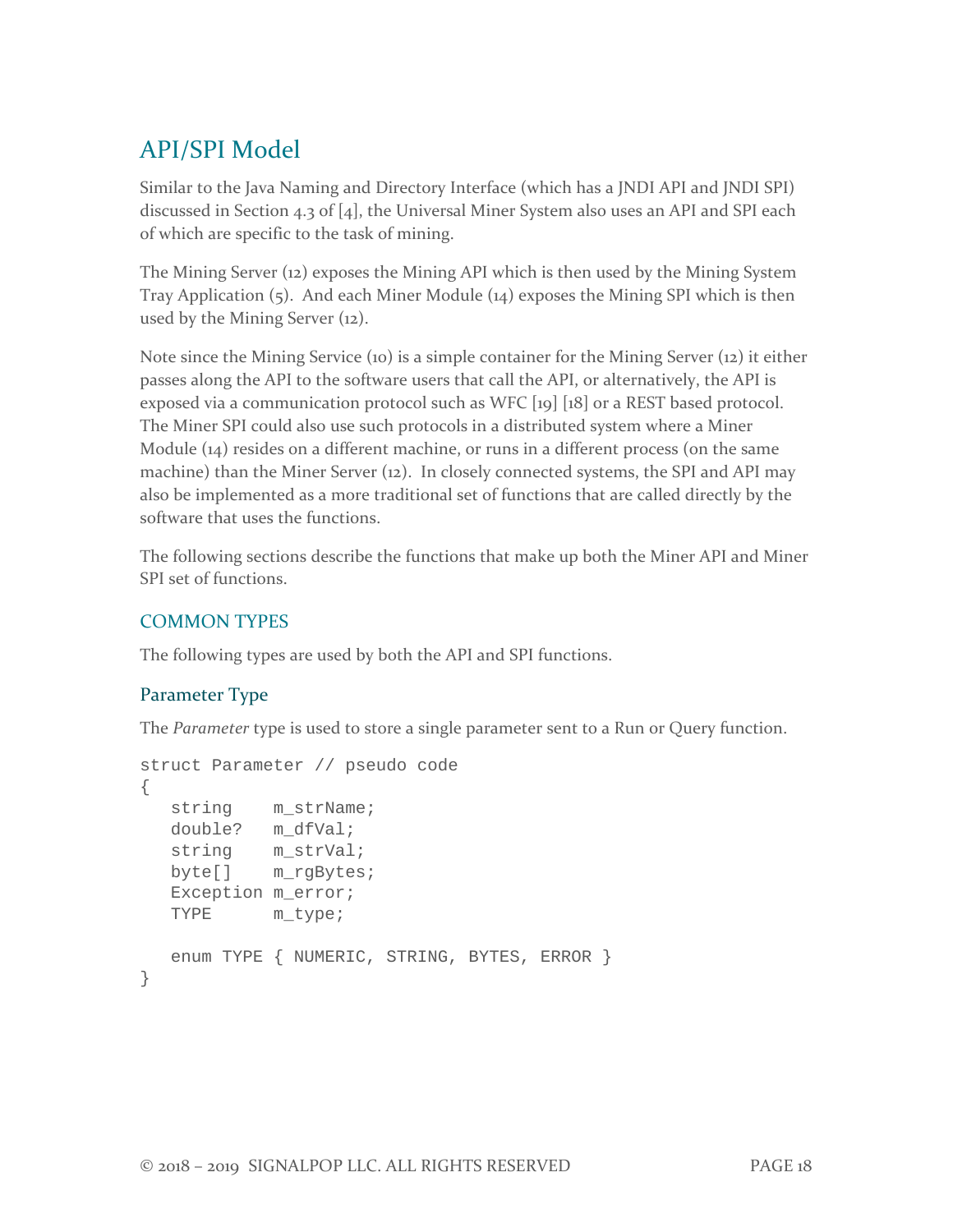# <span id="page-19-0"></span>Result Type

The *Result* type is used to store a single result value returned by a Run or Command function.

```
struct Result // pseudo code
{
  Parameter[] m_values;
 long m lcode;
}
```
# <span id="page-19-1"></span>COMMAND Type

The COMMAND type defines the commands to run. The following are exemplary commands.

```
enum COMMAND
\{ INITIALIZE,
    RUN,
    STOP
}
```
# <span id="page-19-2"></span>QUERY Type

The QUERY type defines the information to be queried. The following are exemplary queries.

```
enum QUERY
{
    MINER_MODULES,
    STATUS,
    SCHEDULE
}
```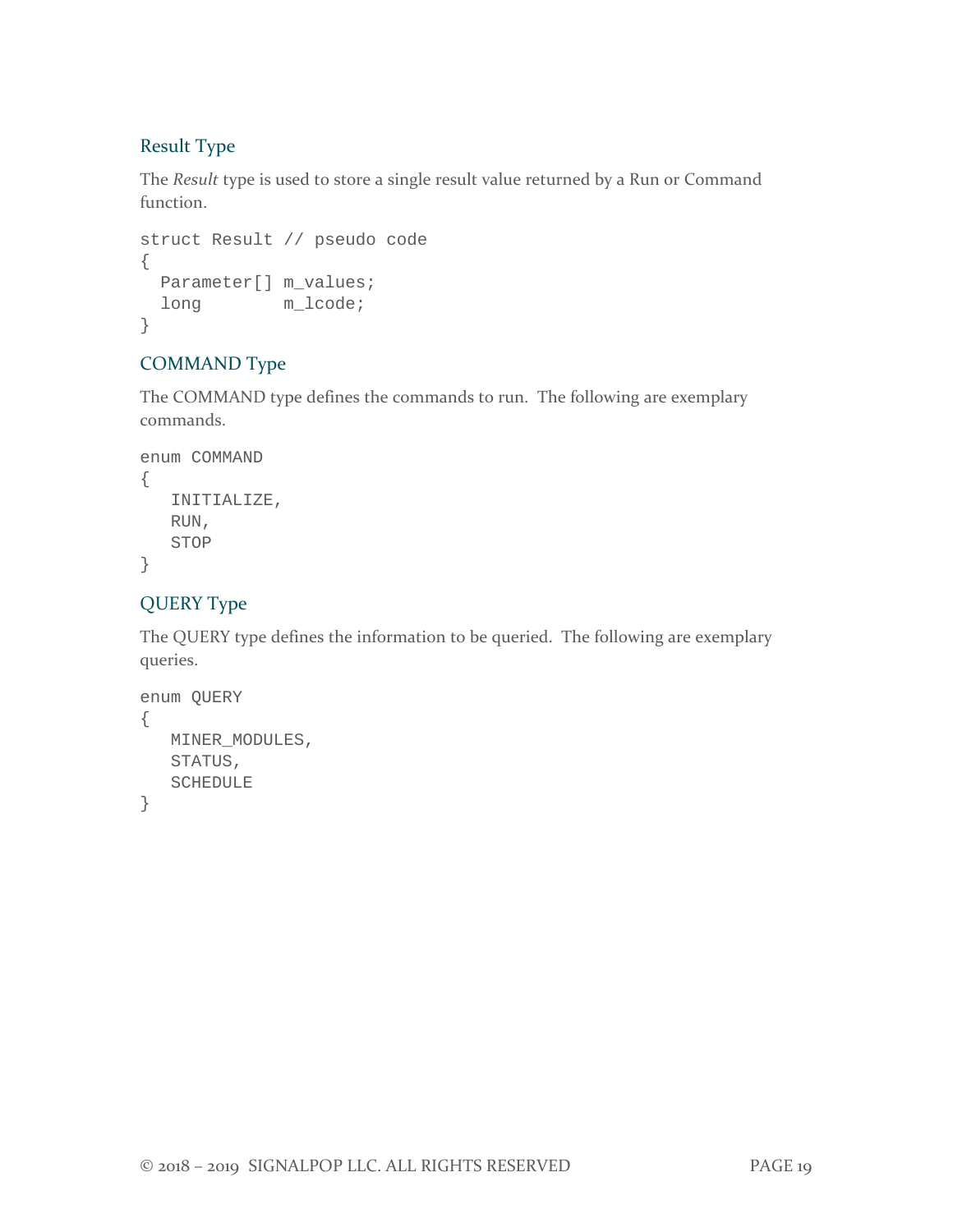### <span id="page-20-0"></span>MINER API

The following exemplary functions make up the Miner Application Programming Interface (Miner API) that is implemented by the Miner Server (12) or one of its modules.

#### <span id="page-20-1"></span>Run API

The Run API is used to run commands that cause the Miner Server (12) to do something such as initialize, configure, start, stop, etc.

| <b>Syntax</b>     | Result Run(COMMAND cmd, Parameters[] rqP)                                                                            |
|-------------------|----------------------------------------------------------------------------------------------------------------------|
| <b>Parameters</b> | COMMAND cmd – specifies the command to run.<br><i>Parameter[]</i> $\mathbf{rgP}$ – specifies an array of parameters. |
| <b>Exceptions</b> | An exception is thrown on error.                                                                                     |
| <b>Returns</b>    | The results (if any) are returned as a Result value.                                                                 |

# <span id="page-20-2"></span>Query API

The Query QPI is used to query information from the Miner Server (12) such as the current miner modules that are running, or the status of each module.

| <b>Syntax</b>     | Result Query(QUERY qry, Parameters[] rgP)                                                                                 |
|-------------------|---------------------------------------------------------------------------------------------------------------------------|
| <b>Parameters</b> | QUERY <b>qry</b> – specifies the command to run.<br><i>Parameter[]</i> $\mathbf{rgP}$ – specifies an array of parameters. |
| <b>Exceptions</b> | An exception is thrown on error.                                                                                          |
| <b>Returns</b>    | The results are returned as a Result value.                                                                               |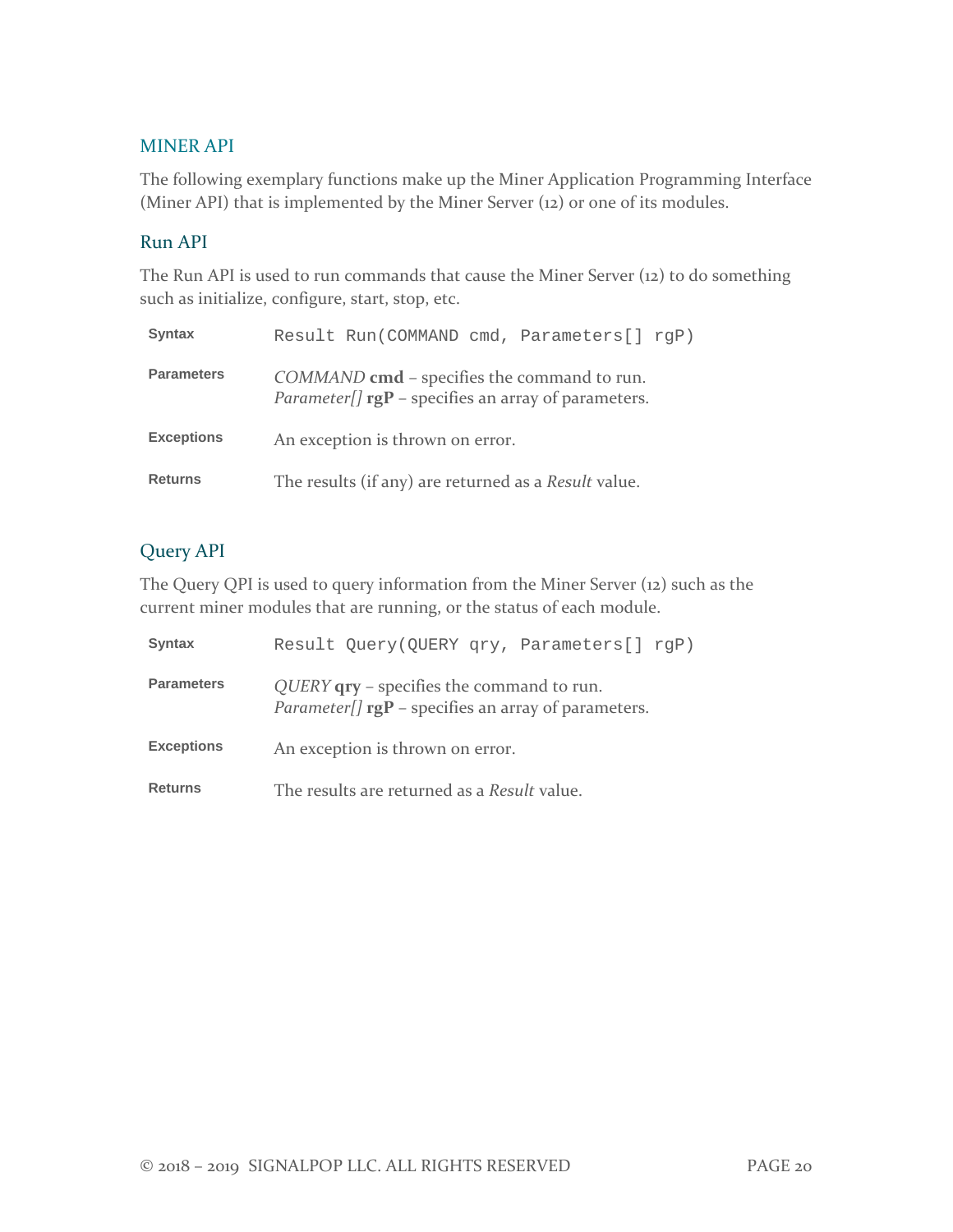#### <span id="page-21-0"></span>MINER SPI

The following exemplary functions make up the Miner Service Provider Interface (Miner SPI) and are implemented by each of the Miner Module (14) or one of their modules.

#### <span id="page-21-1"></span>Run SPI

The Run SPI is used to run commands that cause the Miner Module (14) to do something such as initialize, configure, start, stop, etc. Note, the example below shows the SPI supporting the same COMMAND's as the API. However, the commands supported by the SPI may be entirely different that the commands supported by the API.

| Syntax            | Result Run(COMMAND cmd, Parameters[] rgP)                                                                            |
|-------------------|----------------------------------------------------------------------------------------------------------------------|
| <b>Parameters</b> | COMMAND cmd – specifies the command to run.<br><i>Parameter[]</i> $\mathbf{rgP}$ – specifies an array of parameters. |
| <b>Exceptions</b> | An exception is thrown on error.                                                                                     |
| <b>Returns</b>    | The results (if any) are returned as a Result value.                                                                 |

## <span id="page-21-2"></span>Query API

The Query QPI is used to query information from the Miner Server (12) such as the current miner modules that are running, or the status of each module. Note, the example below shows the SPI supporting the same QUERY's as the API. However, the queries supported by the SPI may be entirely different that the queries supported by the API.

| <b>Syntax</b>     | Result Query(QUERY qry, Parameters[] rgP)                                                                                   |
|-------------------|-----------------------------------------------------------------------------------------------------------------------------|
| <b>Parameters</b> | QUERY <b>qry</b> – specifies the command to run.<br><i>Parameter</i> $\iint$ <b>rgP</b> – specifies an array of parameters. |
| <b>Exceptions</b> | An exception is thrown on error.                                                                                            |
| <b>Returns</b>    | The results are returned as a <i>Result</i> value.                                                                          |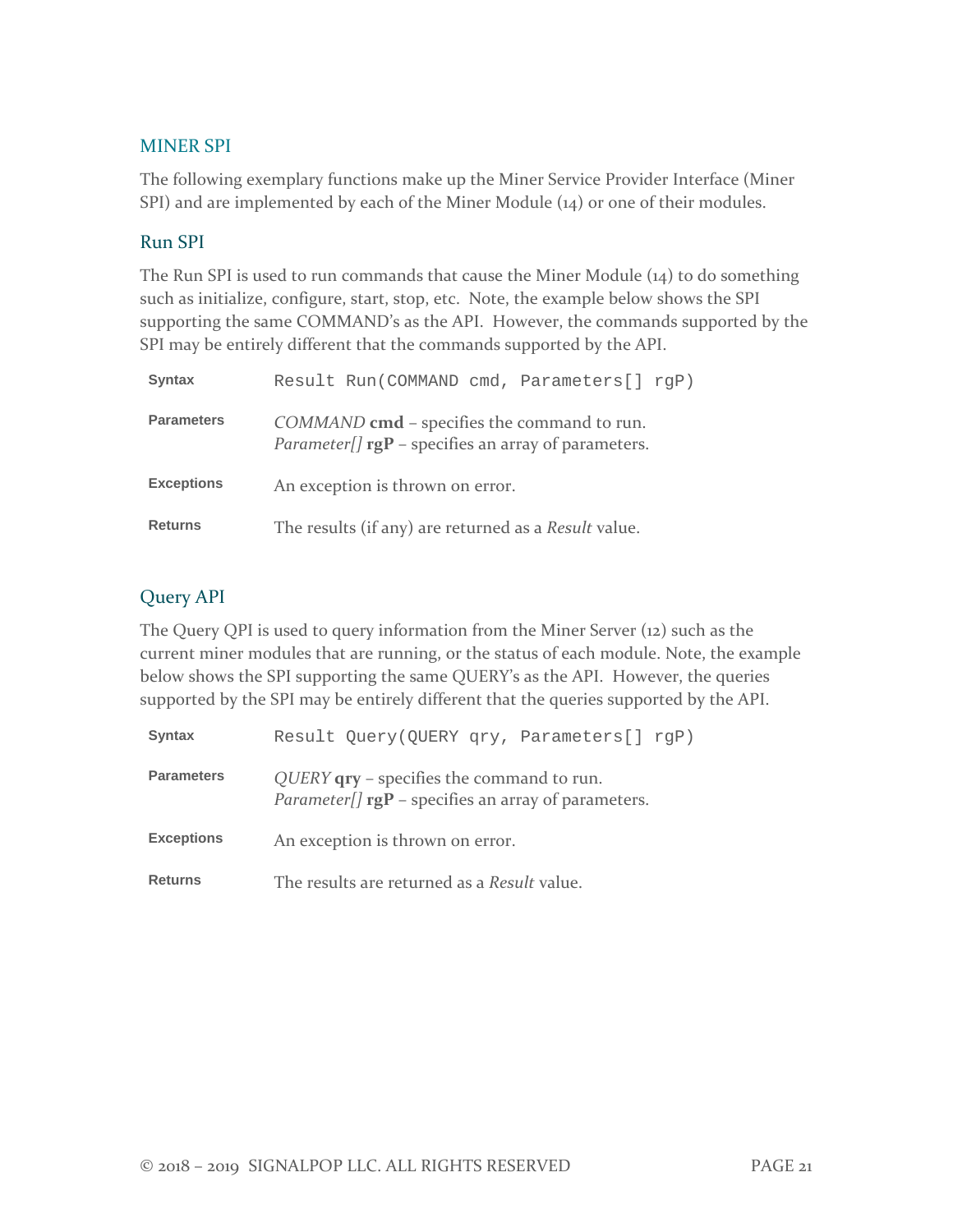# <span id="page-22-0"></span>Additional Use Cases

Up until now, we have discussed a miner that solves a computational problem. In addition to these uses, the Mining System (1) can also be used to perform operations on media such as music or video. For example, a Mining Module (14) may be used to verify the ownership, content (e.g. parental controls), or licensing (media rights management) that allow (or disallow) a user to play media content.



*Figure 11 Mining System for Media*

When using the Mining System (1) to either verify whether or not content can be played, or to actually play the content by viewing the media (movie) or listening to the media (music), the following steps take place.

- 1.) First the user uses the exemplary Media System Tray Application (5) to cause the Media Service (10) to either verify whether content can be played, plays the media, or both.
- 2.) Next, the Media Service (10) passes the request to the Miner Server (12). Alternatively, if the Miner Server (12) directly implements an API interface via a protocol such as WFC [18], then the Media System Tray Application's (5) request goes directly to the Miner Server (12).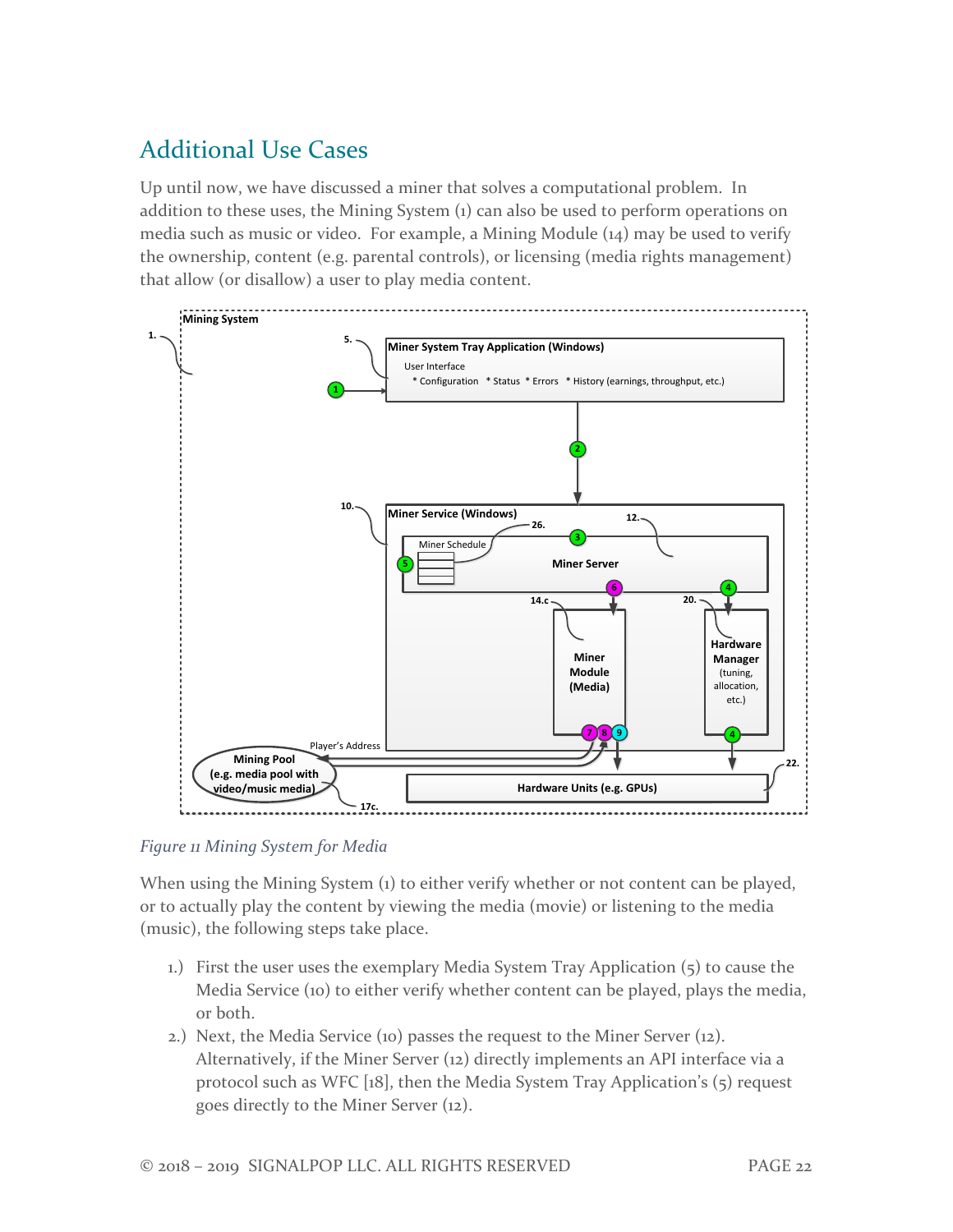- 3.) The Miner Server (12) then processes the request by…
- 4.) … querying the Hardware Manager (20) for available hardware resources used to either verify or play the media (or both). In the event that a Hardware Manager (20) is not used, the Miner Server (12) may just query the operating system or drivers installed within the operating system for this information.
- 5.) Next, the Miner Server (12) may optionally use the Miner Schedule (26) to see when to play the media in the event that a media play request was received. For example, the Miner Schedule may define when to play certain songs at certain times of the day.
- 6.) Next, the Miner Server (12) directs the Miner Module for Media (14.c) to play (or verify for playing) the media.
- 7.) The Miner Module for Media (14.c) then queries a Mining Pool for Media (17.c), which in this case is actually a media pool containing media such as videos, music, art, games, gaming content, etc. When querying the media, the Miner Module for Media (17.c) passes along the user's 'Player Address' which is an address in the blockchain supported by the media pool. Alternatively, the Miner Module for Media (14.c) may use similar steps to get the content from a direct node in the media based blockchain.
- 8.) Next, the Miner Module for Media either receives the content, or in the case that it is verifying its ability to play the media, receives a confirmation (or objection) to play the media.
- 9.) In the case that the Miner Module for Media is playing the content, if it receives a confirmation that it can play the media, the Miner Module begins playing the media on the hardware allocated to it. Alternatively, the Miner Module for Media may delegate the playing functionality to another software system such as a media player (e.g. movie player, music player, game, gaming system, etc.).

As shown, the Mining System (1) not only performs tasks that use computational power to solve a computational problem, it can also use those same computational powers to 'play' media.

Exemplary media used by the Mining System (1) include: video, music, gaming content, full games, gaming modules, gaming characters, web content, artistic renderings, art, 3d renderings, ray-trace models, 3d rendering models, engineering models, books, book media (automatically read books), research papers, path plans for a robot, driving directions, search results, data files, etc.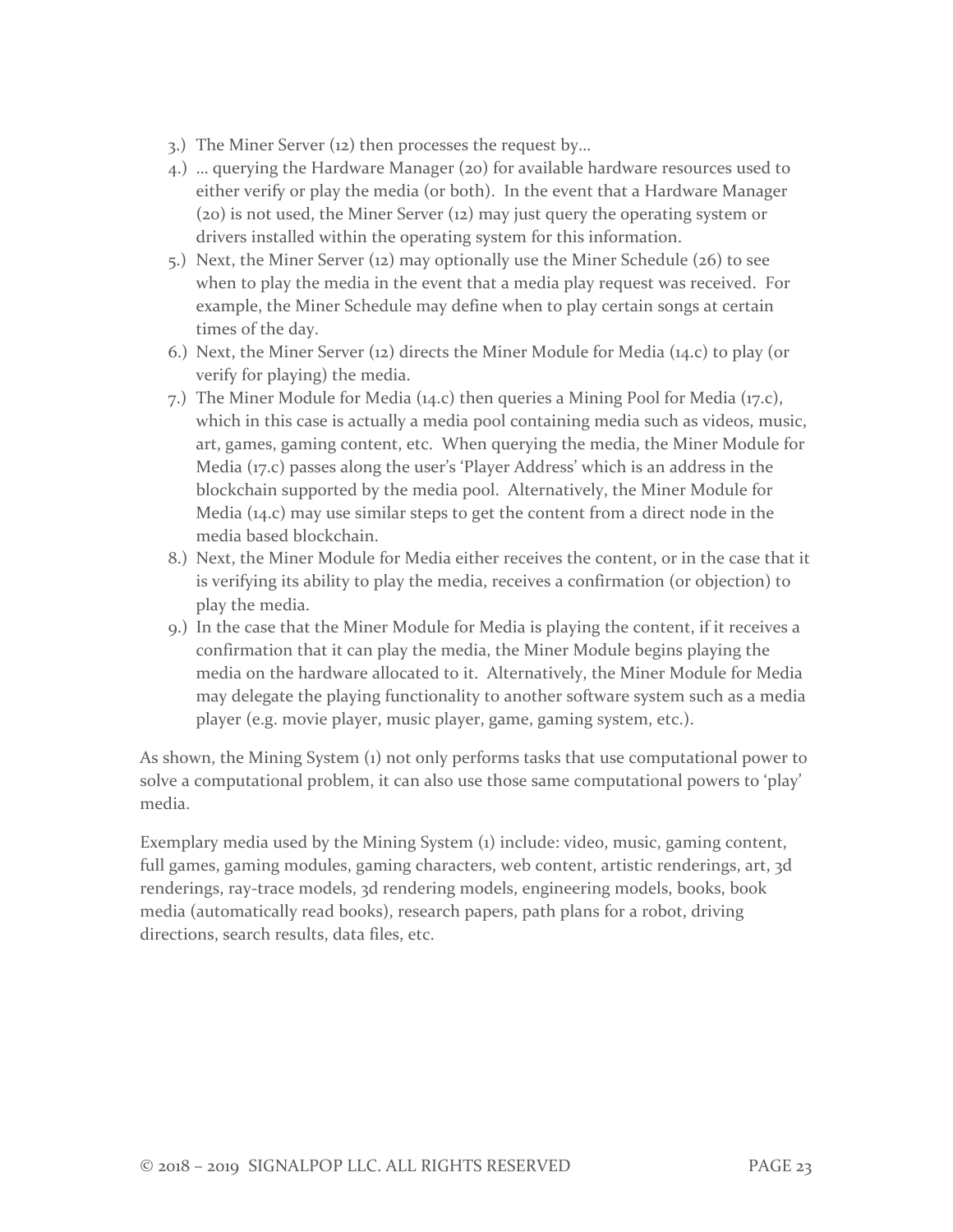# <span id="page-24-0"></span>**Summary**

In summary, the Mining System (1) offers, a flexible system that allows solving numerous problems by optimally using a set of computational resources such GPU's. Whether mining a cryptocurrency, solving an artificial intelligence problem, or searching for a solution, the Mining System (1) offers an extremely flexible platform to get the job done.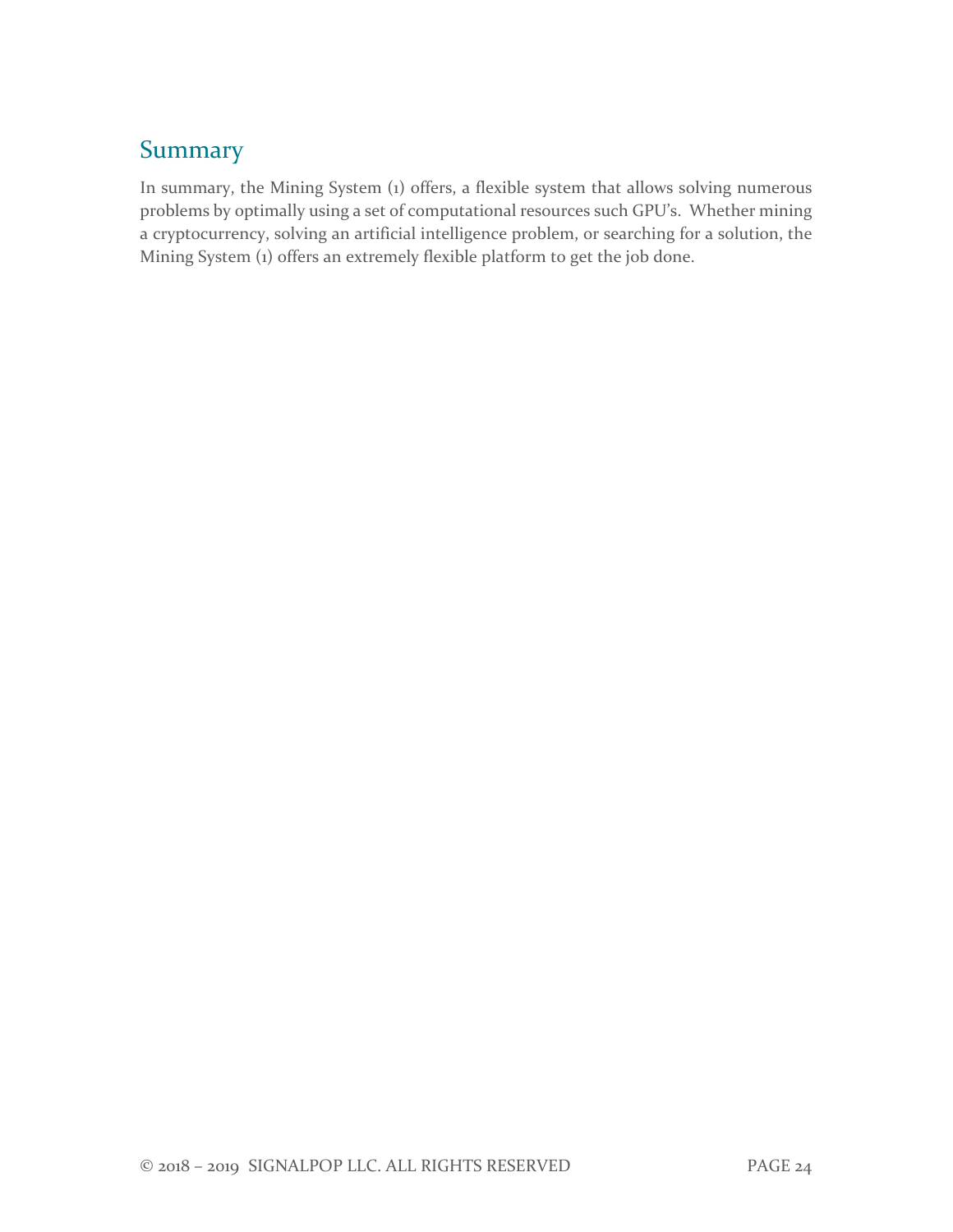# <span id="page-25-0"></span>References

- [1] C. Pacia, "Bitcoin Mining Explained Like You're Five: Part 1 Incentives," Escape Velocity Blog, 2 September 2013. [Online]. Available: https://chrispacia.wordpress.com/2013/09/02/bitcoin-mining-explained-like-yourefive-part-1-incentives/.
- [2] Claymore, "Claymore's Dual Ethereum AMD+NVIDIA GPU Miner v11.5 (Windows/Linux)," 11 April 2016. [Online]. Available: https://bitcointalk.org/index.php?topic=1433925.0.
- [3] S. Scoles, "A Brief History of SETI&Home," *The Atlantic,* p. 9, May 23, 2017.
- [4] R. C. Seacord and L. Wrage, "Replaceable Components and the Service Provider Interface," *Carnegie Mellon University Digital Library,* pp. All pages including 1-27, July 2002.
- [5] Wikipedia, "Bitcoin," 2009. [Online]. Available: https://en.wikipedia.org/wiki/Bitcoin.
- [6] Berkeley SETI, "Participate Download BOINC and join the search," BSRC, [Online]. Available: https://seti.berkeley.edu/participate/.
- [7] C. Pacia, "Bitcoin Mining Explained Like You're Five: Part 2 Mechanics," Escape Velocity Blog, 2 September 2013. [Online]. Available: https://chrispacia.wordpress.com/2013/09/02/bitcoin-mining-explained-like-yourefive-part-2-mechanics/.
- [8] C. Pacia, "Bitcoin Explained Like You're Five: Part 3 Cryptography," Escape Velocity Blog, 7 September 2013. [Online]. Available: https://chrispacia.wordpress.com/2013/09/07/bitcoin-cryptography-digitalsignatures-explained/.
- [9] C. Pacia, "Bitcoin Explained Like You're Five: Part 4 Securing Your Wallet," Escape Velocity Blog, 29 September 2013. [Online]. Available: https://chrispacia.wordpress.com/2013/09/29/bitcoin-explained-like-youre-fivepart-4-securing-your-wallet/.